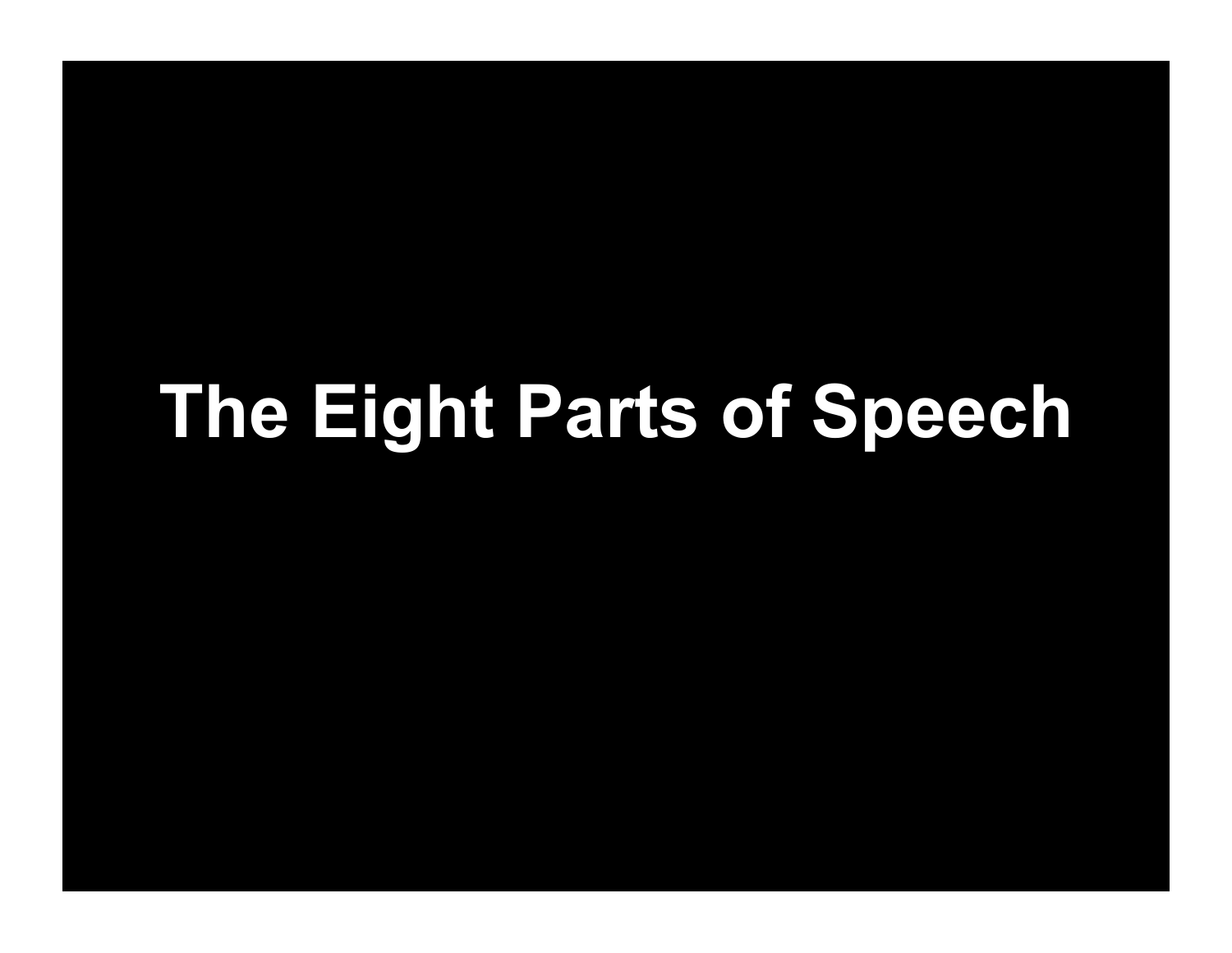#### **Part of Speech**

#### one of the categories of words that tells how a word is used

What are the eight parts of speech?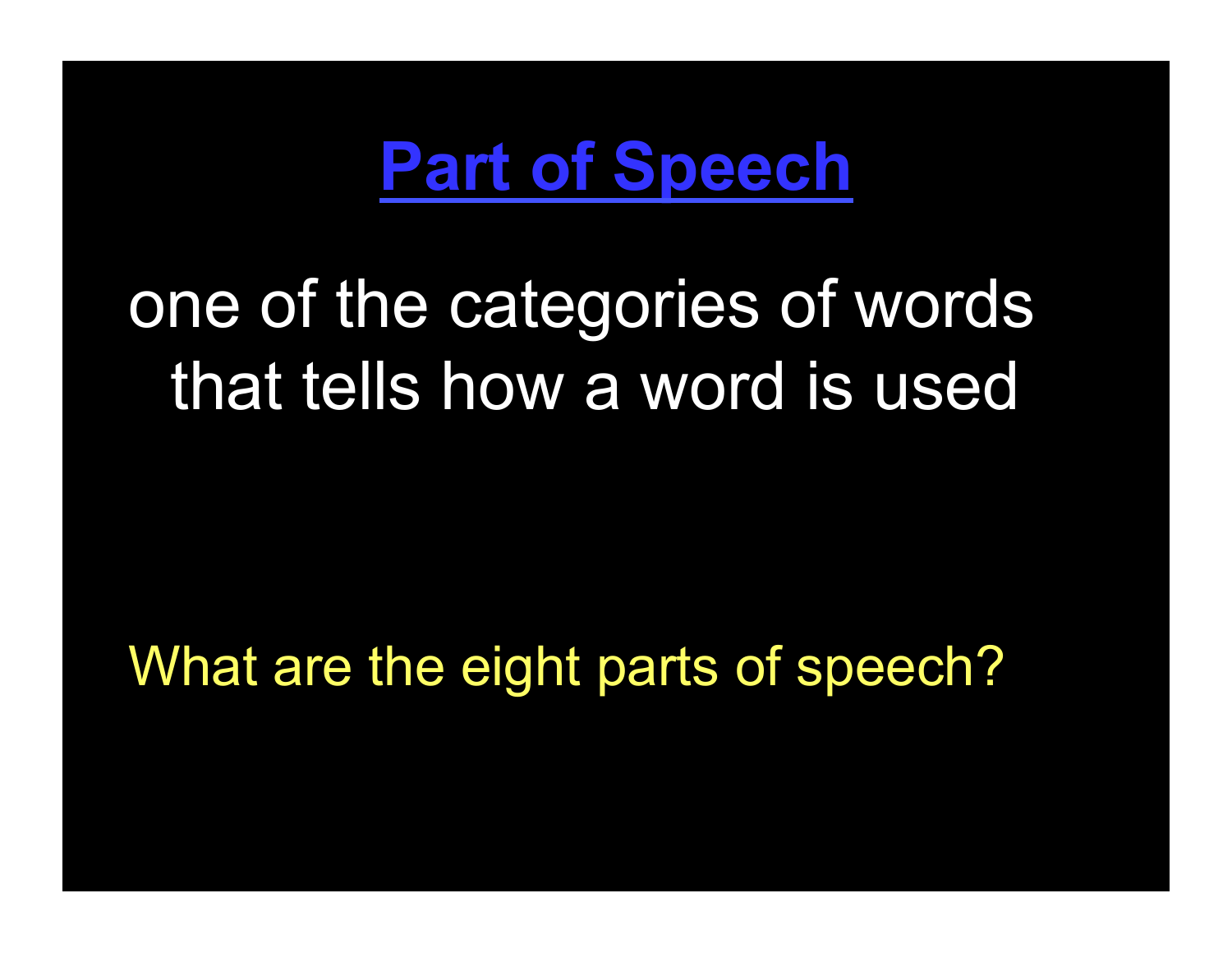#### **The Eight Parts of Speech**

**nouns** verbs adverbs **adjectives** 

# **pronouns** prepositions

**Conjunctions**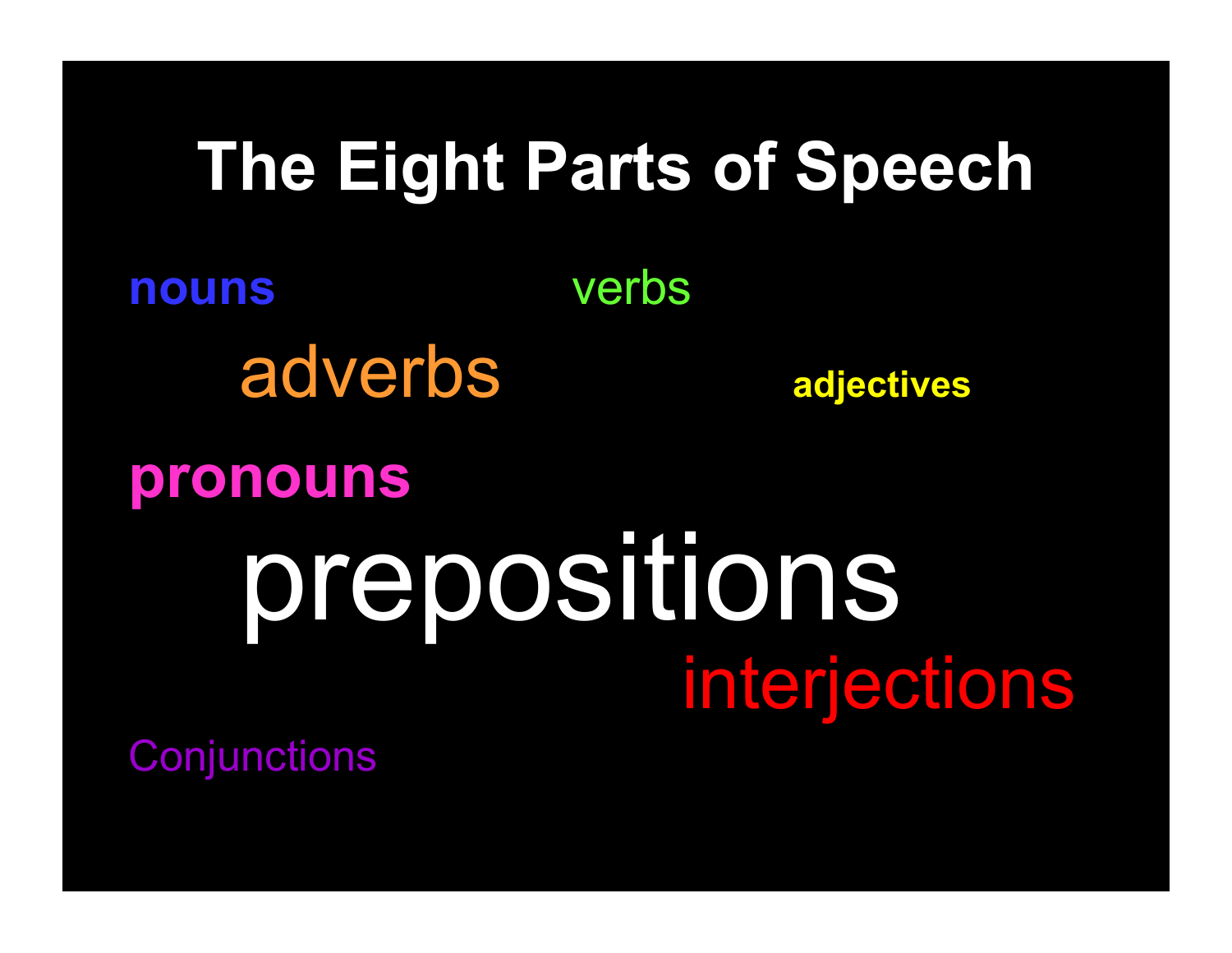

names a person, place, thing, or idea

- **People**: Joe, Mr. Jones, teacher, policeman, woman, Mexican
- **Places**: San Diego, Nebraska, Australia, Norcross Park, bedroom, city
- **Things**: car, table, story, soda, computer, roller coaster
- **Ideas**: love, strength, freedom, hate, friendliness, excitement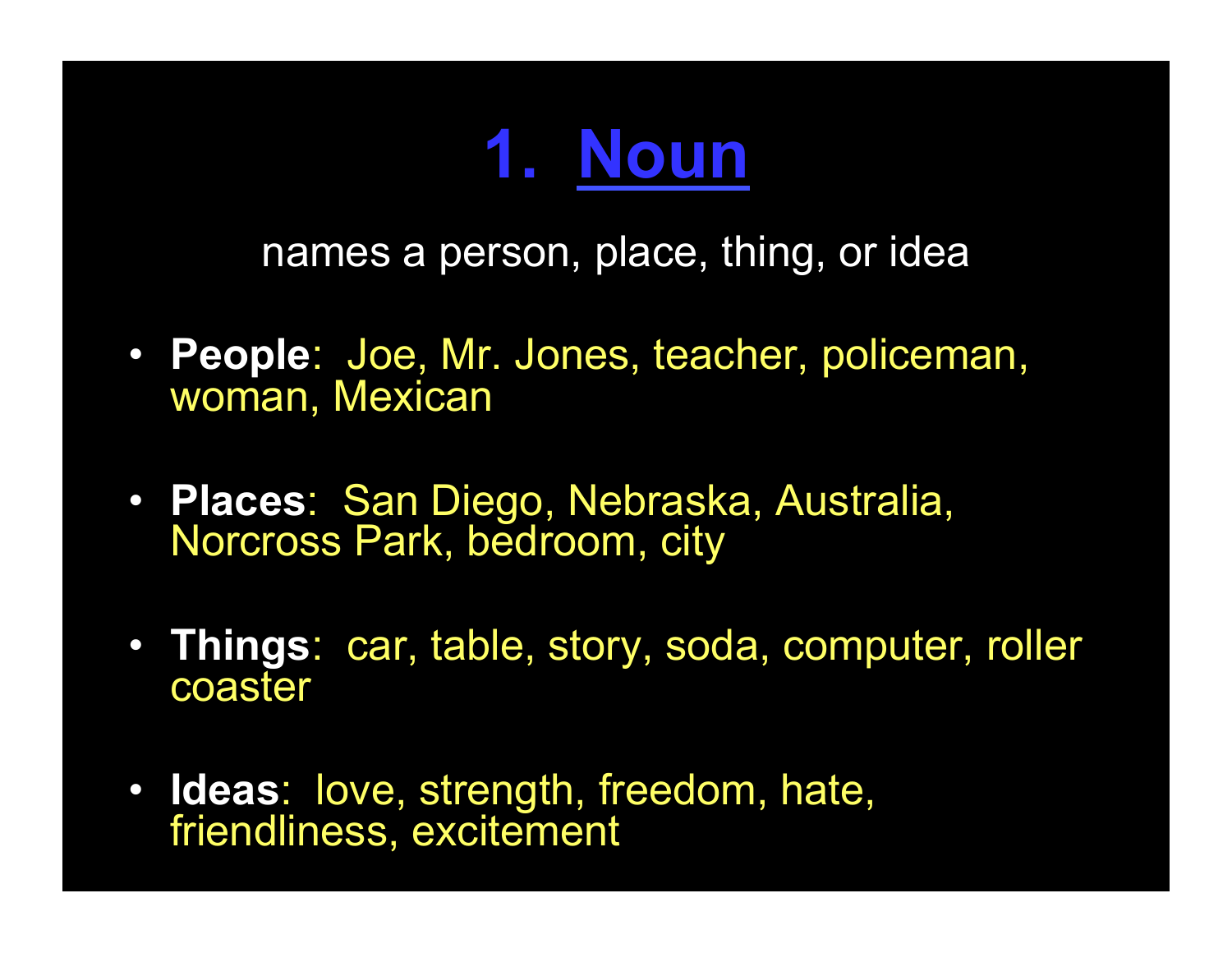#### Types of Nouns

**Common Noun-** names any one of a group of persons, places, or things, and is not capitalized

*man, horse, town, school, day, ocean, country* 

• *Proper Noun- names a particular person, place, or thing, and is always capitalized* 

*Mr. Lee, Kathy, Grafton High School, Worcester, July* 

• *Compound Noun- two or more words used together as a single noun. May be written as one word, two or more words, or a hyphenated word.* 

*basketball, newspaper, United States of America, attorney-at- law, brother-in-law*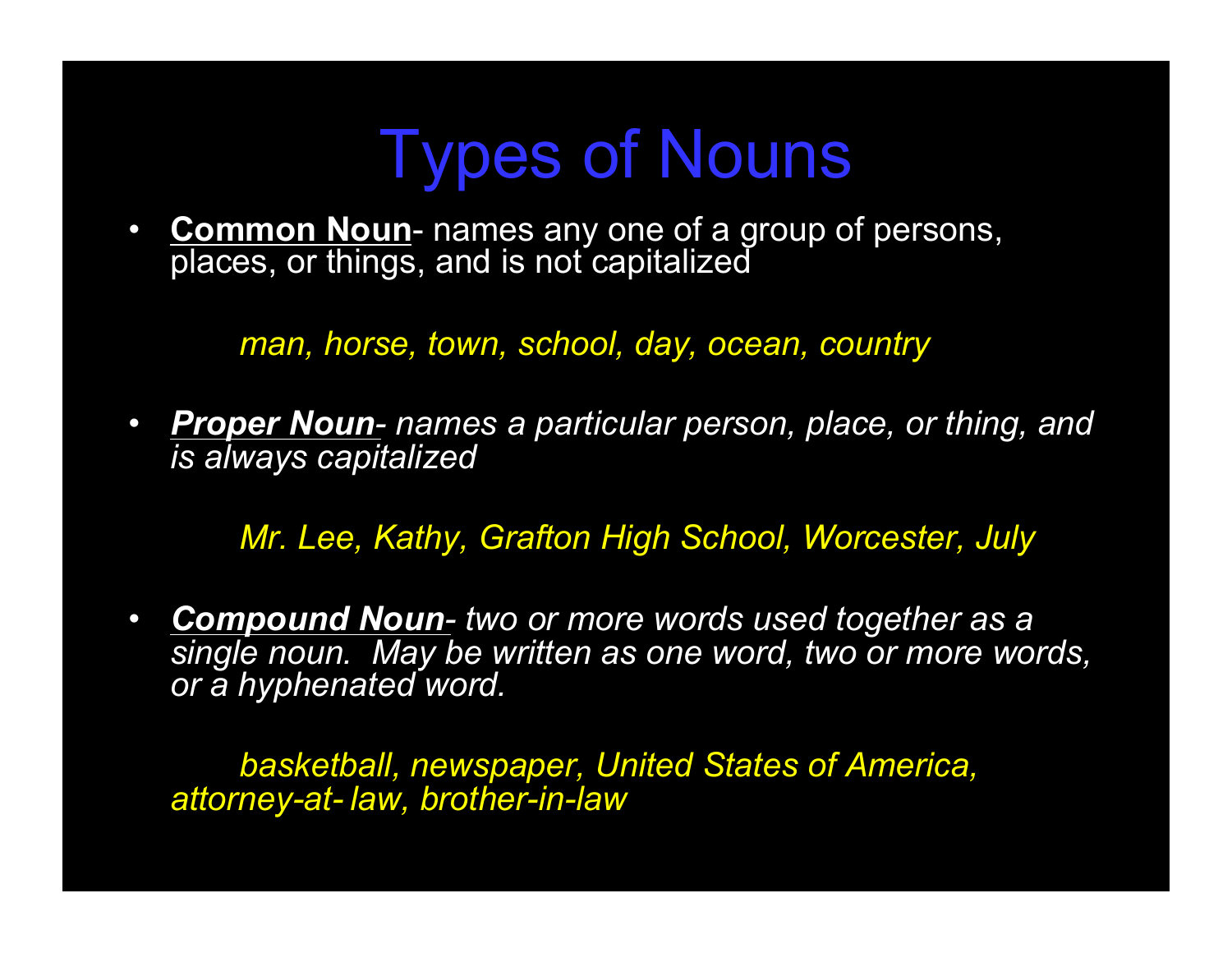### **2. PRONOUNS**

- used in place of one or more than one noun
	- Gloria stepped back from the *picture* and looked at **it**.
	- *Janet* took **her** dog to the veterinarian.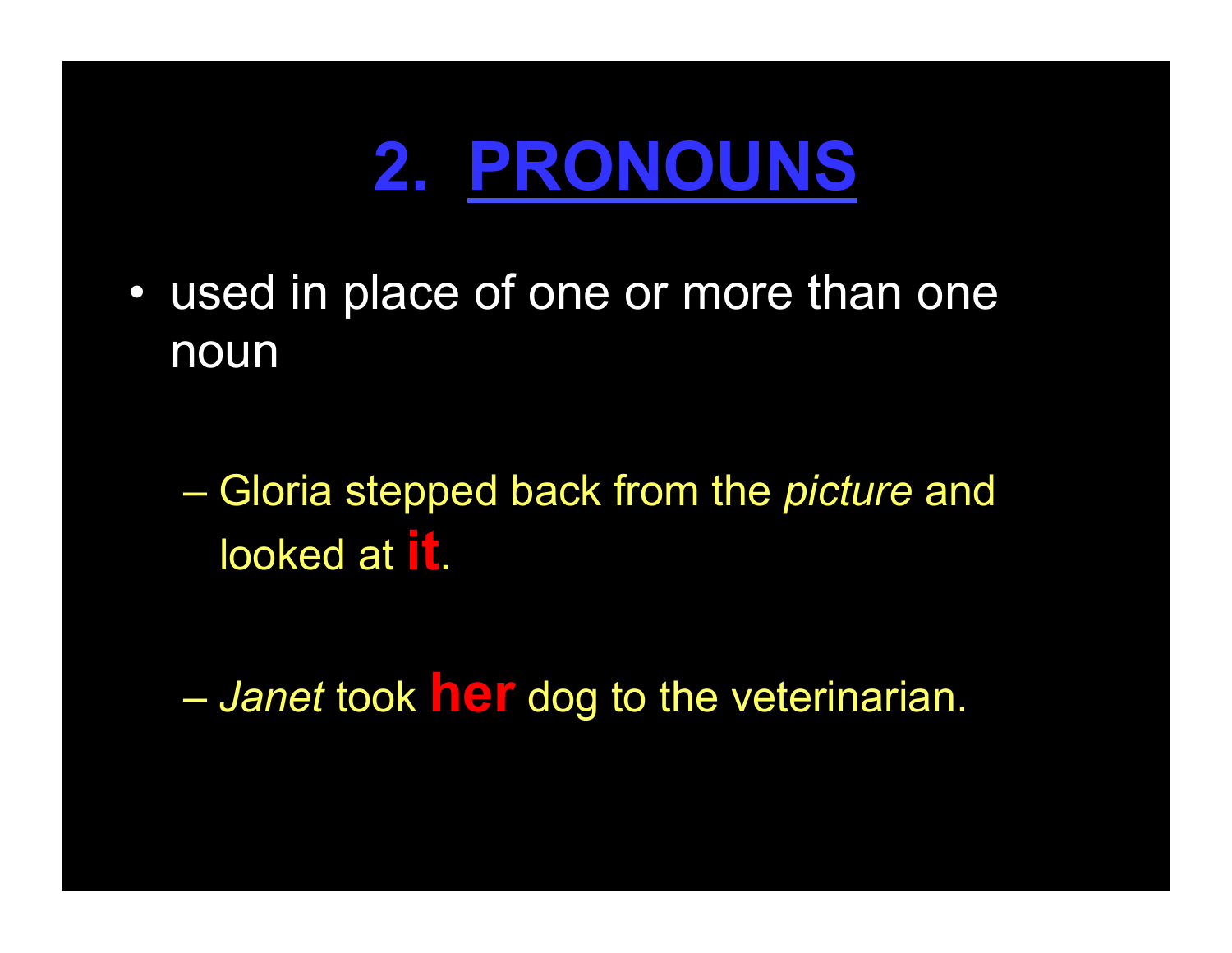#### **Antecedent**

• the word that a pronoun refers to and gives the pronoun meaning

ant PN ant PN PN Jill opened her book and read from it.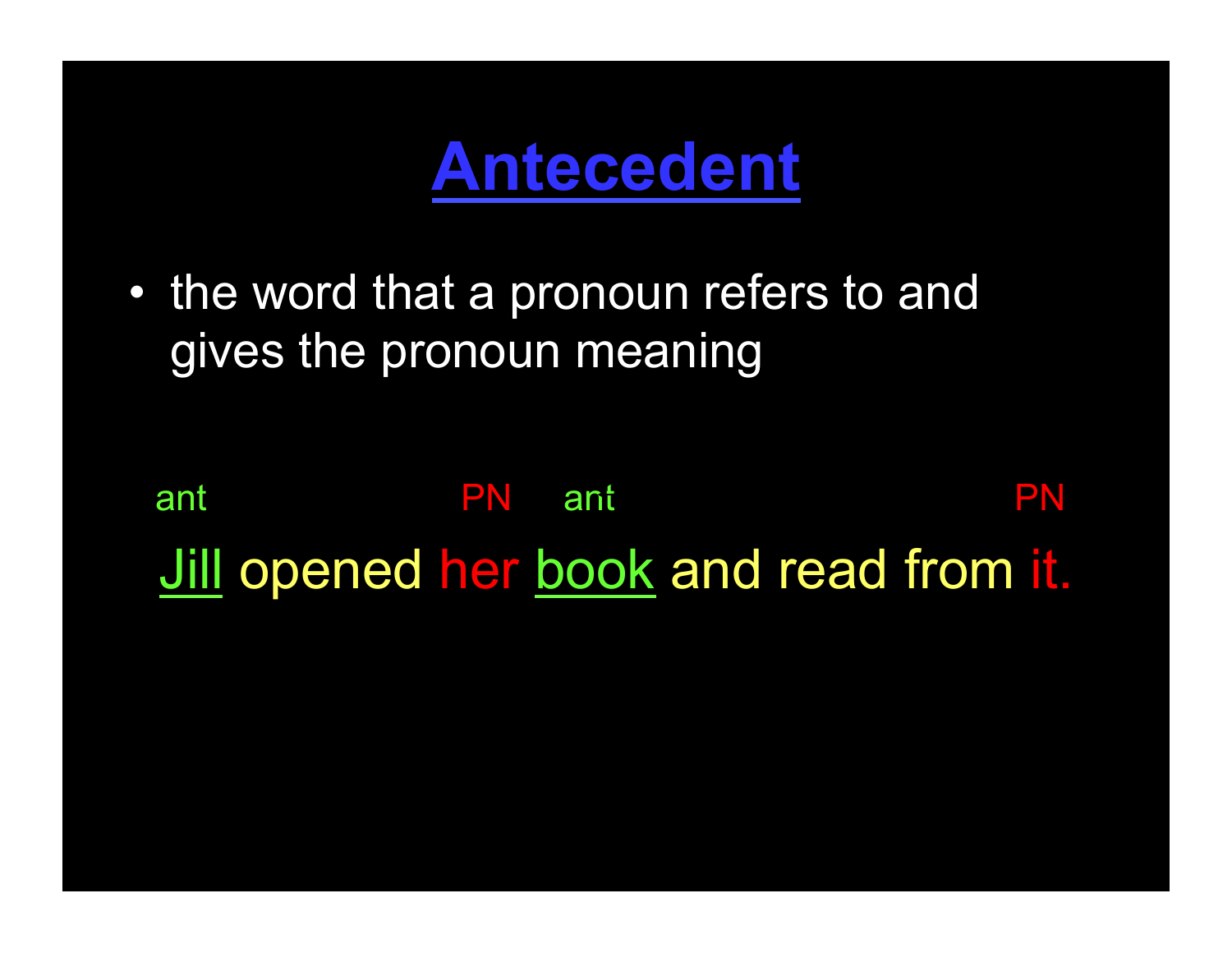### Types of Pronouns

- **Personal Pronouns**-a pronoun that refers to one of three possible ways of making statements:
- 1. The persons speaking can talk about themselves (**first person**)
- 2. They can talk about the persons spoken to (**second person**)
- 3. They can talk about anyone or anything else (**third person**)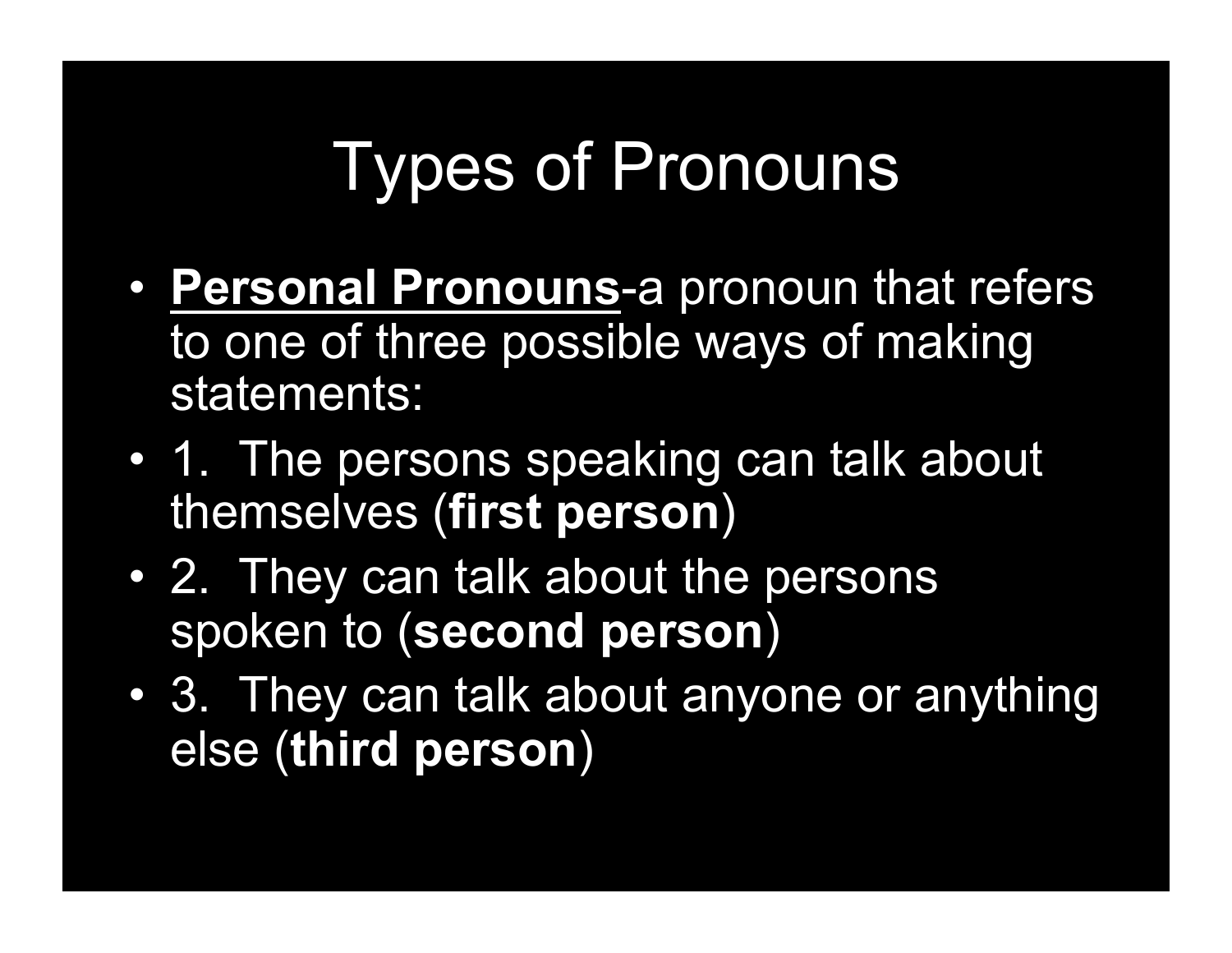#### *Personal Pronouns*

| <b>Third Person</b><br>(some other person or thing) | he, his, him, she,<br>her, hers | they, their, theirs, them |
|-----------------------------------------------------|---------------------------------|---------------------------|
| <b>Second person</b><br>(the person spoken to)      | you, your, yours                | you, your, yours          |
| <b>First person</b><br>(the person speaking)        | I, my, mine, me                 | we, our, ours, us         |
|                                                     | <b>SINGULAR</b>                 | <b>PLURAL</b>             |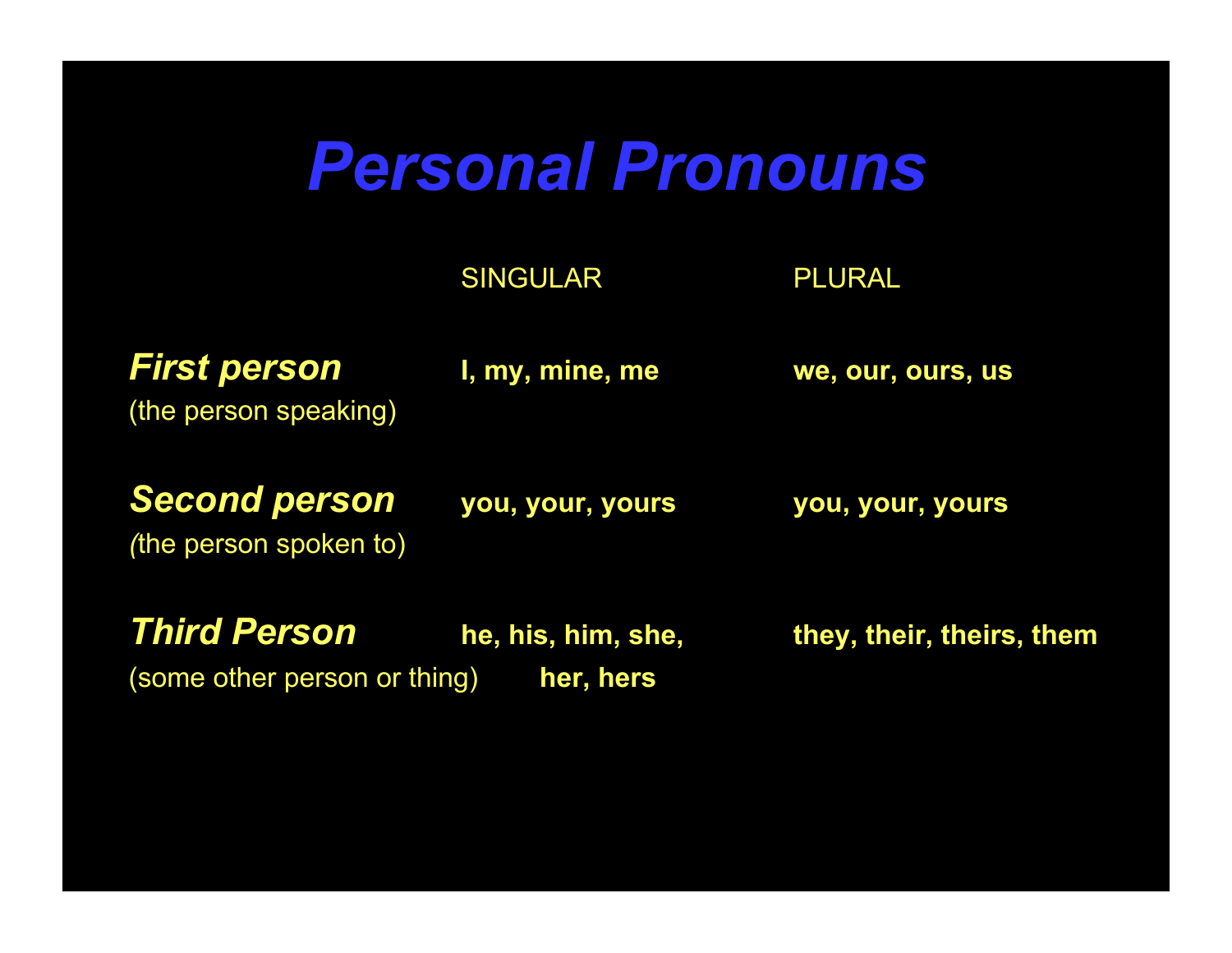- **Reflexive Pronouns**-the *–self*, *-selves* forms of the personal pronouns myself ourselves yourself yourselves himself, herself, itself themselves
- **Relative Pronouns** used to introduce adjective clauses who whom whose which that
- **Interrogative Pronouns** used in questions Who…? Whom…? Whose…? Which…? What…?
- **Demonstrative Pronouns** used to point out a specific person or thing This that these those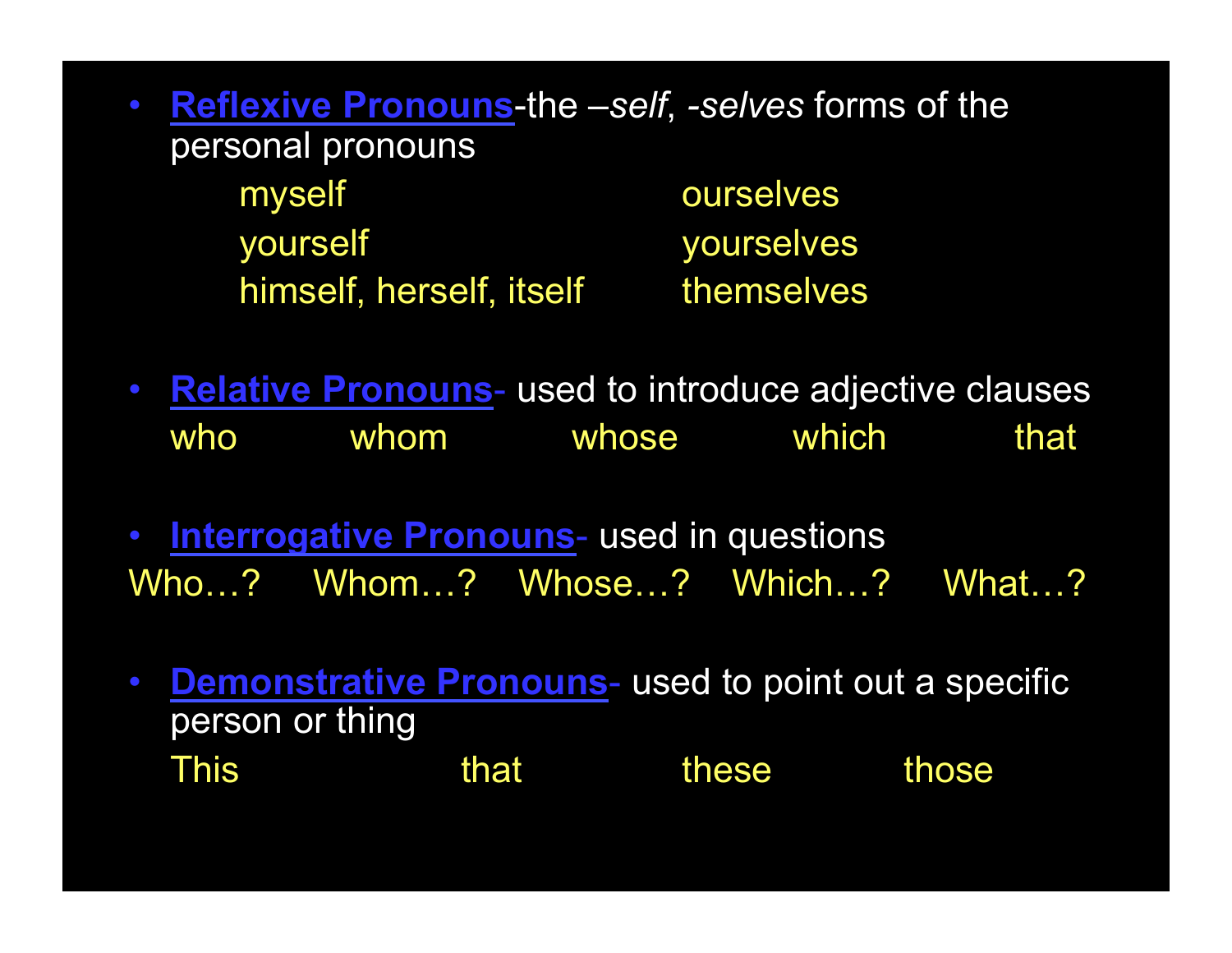### **Indefinite Pronouns**

• **Indefinite Pronouns**-not referring to a definite person or thing; frequently used without antecedents

| all    | another   | any      | anybody    |
|--------|-----------|----------|------------|
| anyone | anything  | both     | each       |
| either | everybody | everyone | everything |
| few    | many      | more     | most       |
| much   | neither   | nobody   | none       |
| no one | one       | other    | several    |
| some   | somebody  | someone  |            |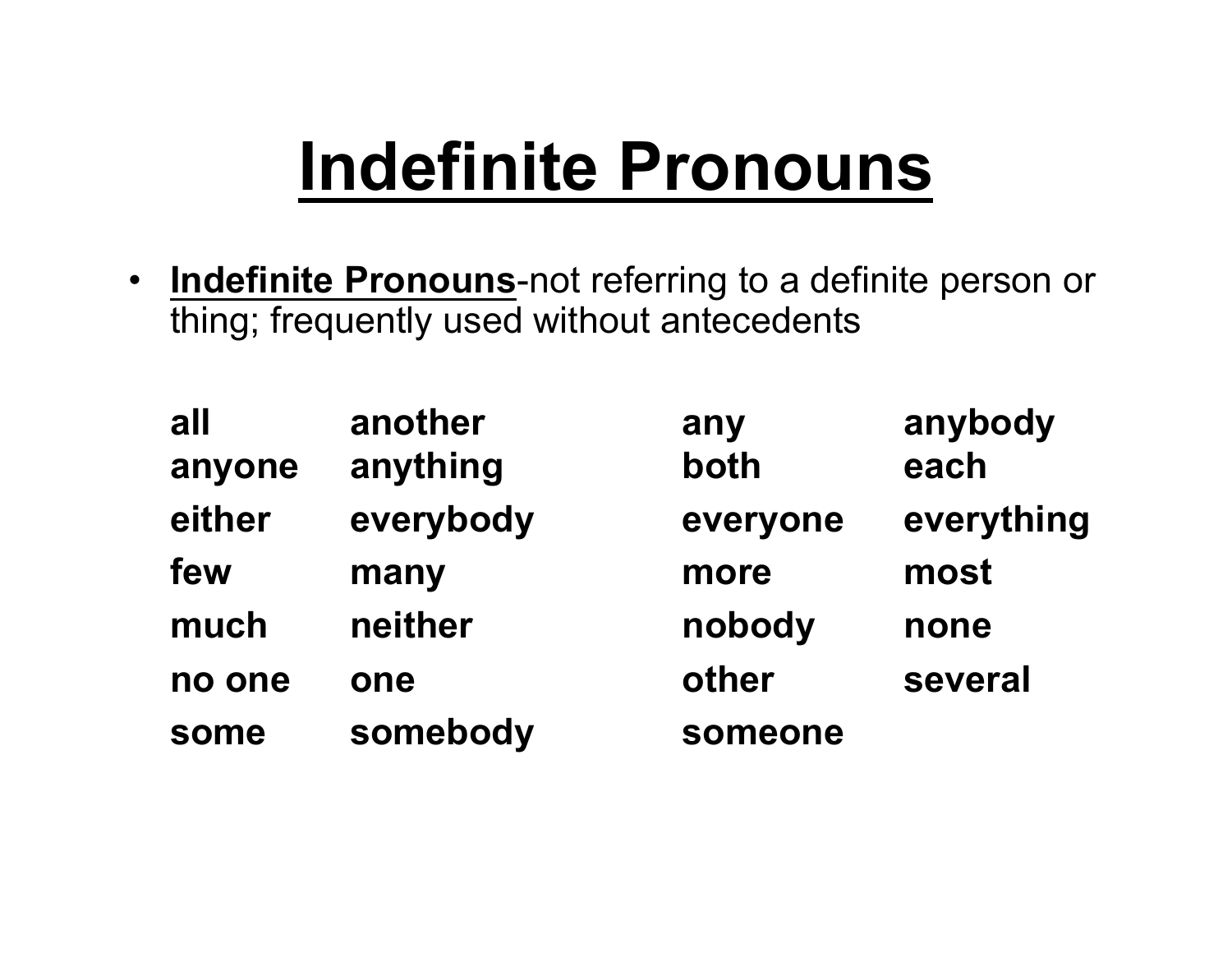#### **3. Adjective**

- modifies (describes) a noun or pronoun
- All adjective answer one of these questions:

| <b>What kind?</b> | <b>Which one?</b> | How many?   |
|-------------------|-------------------|-------------|
| white car         | this road         | one minute  |
| nylon rope        | last week         | three girls |
| wise person       | the first day     | few people  |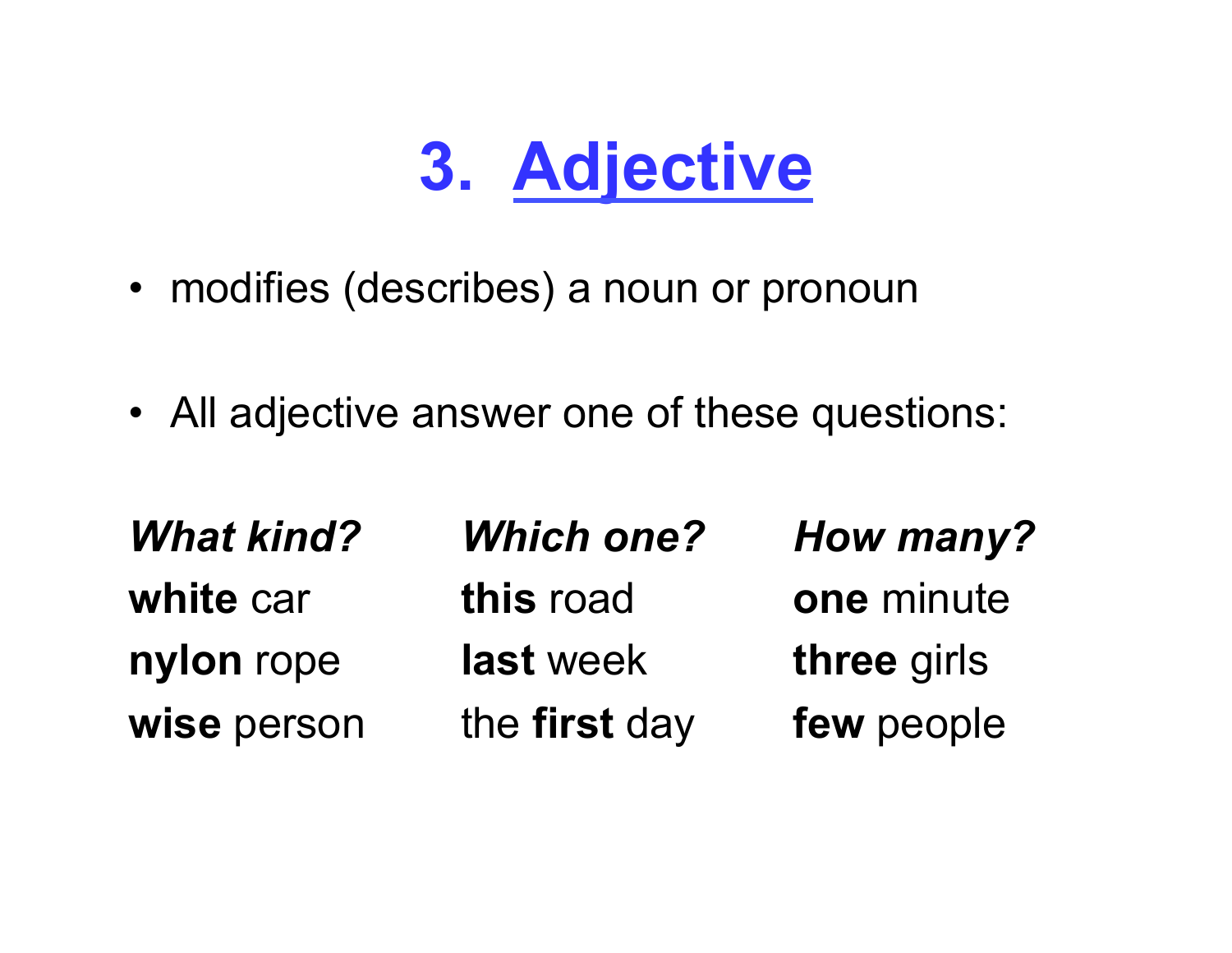#### Adjective or Pronoun?

- Some words are both pronouns and adjectives, depending on how they are used. If the are used to modify nouns, they are adjectives; if they take the place of nouns, they are pronouns
- *Few of his stories are true. (pronoun)*
- *I caught a few fish. (adjective)*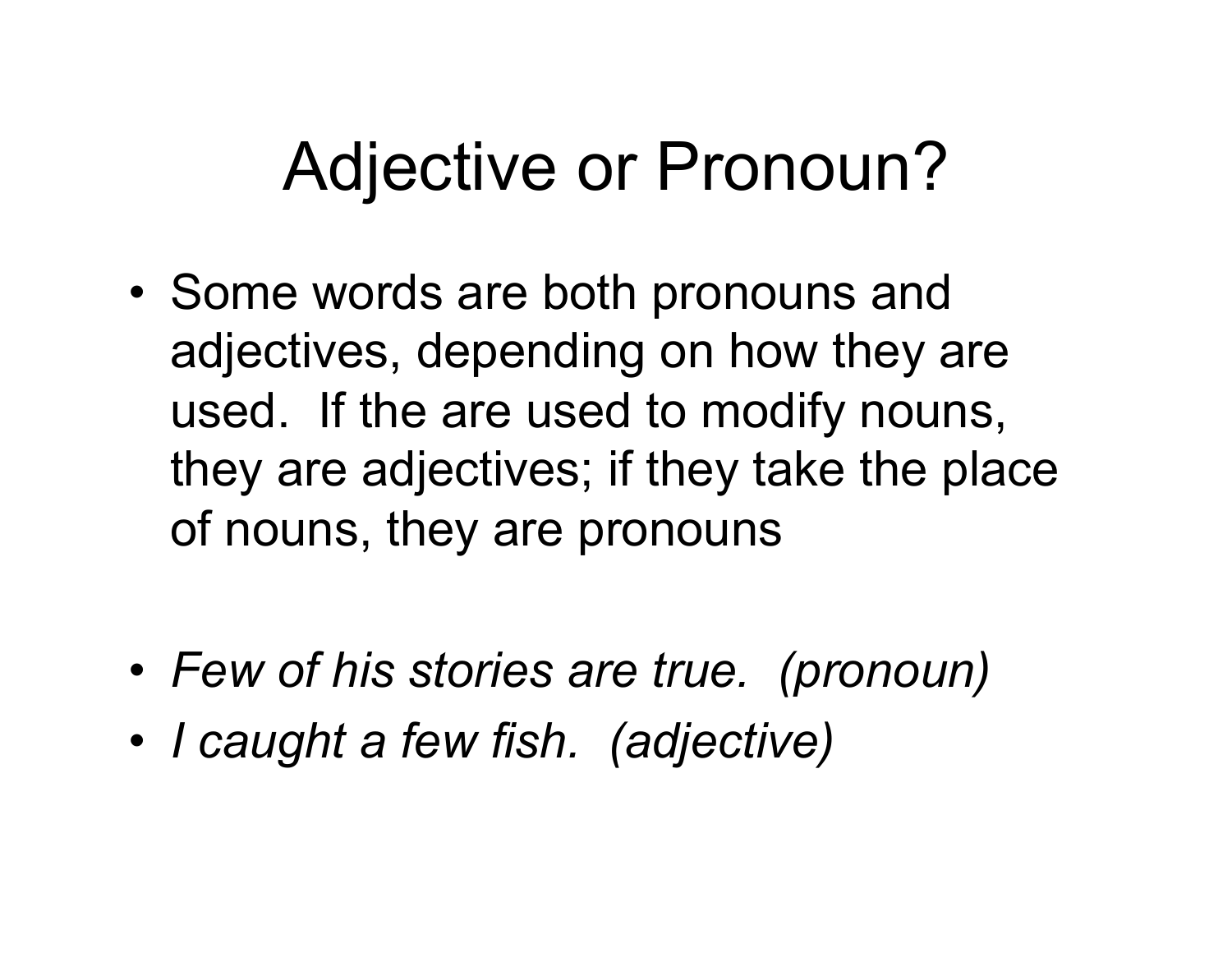#### Adjective or Noun

- Nouns can also be used as adjectives, depending on their usage.
	- NOUNS ADJECTIVES • large **table table** leg
- expensive **dinner dinner** table
- next **Sunday Sunday** dinner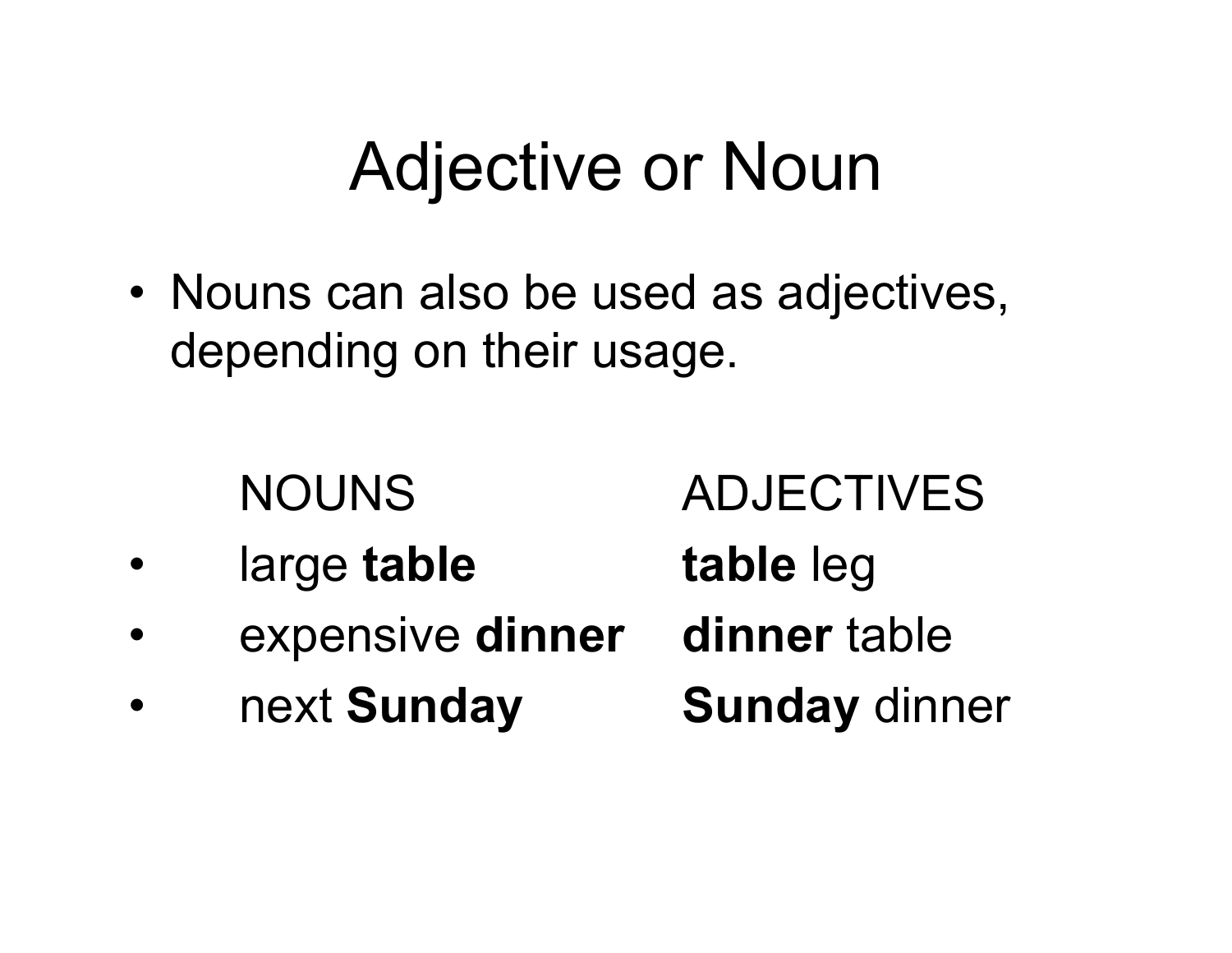### **Articles**

- the most frequently used adjectives: a, an the
- **Indefinite Articles**-refer to one of a general group (A, AN)
- A is used before words with a consonant sound. *A woman…*
- An is used before words with a vowel sound. *An egg…*
- **Indefinite Articles**-indicates that the noun refers to someone or something in particular (THE) *The woman The egg*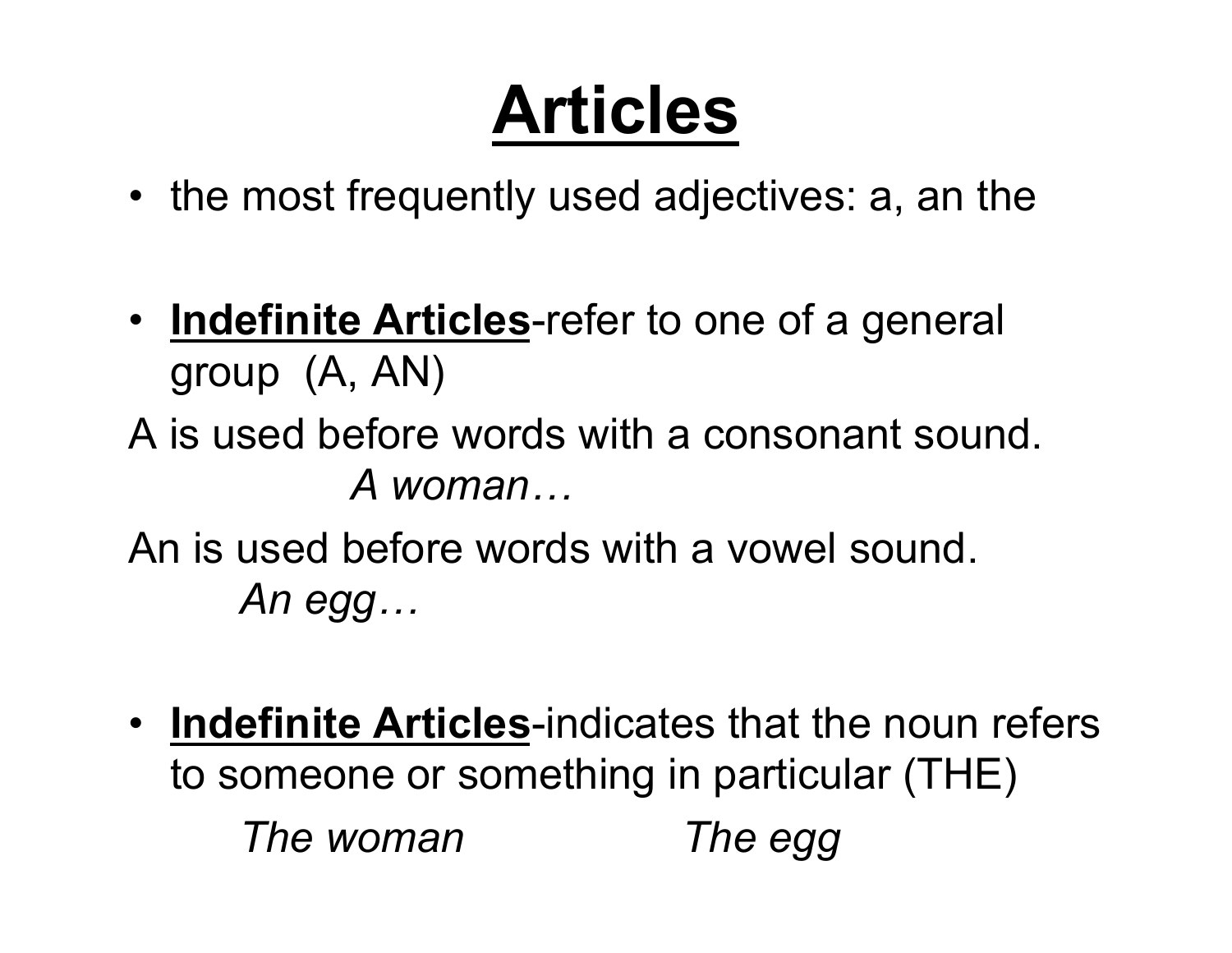#### **4. VERBS**

- **Verb**-a word that expresses action or otherwise helps to make a statement  $-$  *Run, think, is, play, paint,*
- **Action Verbs** verbs that express an action; there are two classes, transitive and intransitive
	- *Run, think, play, paint*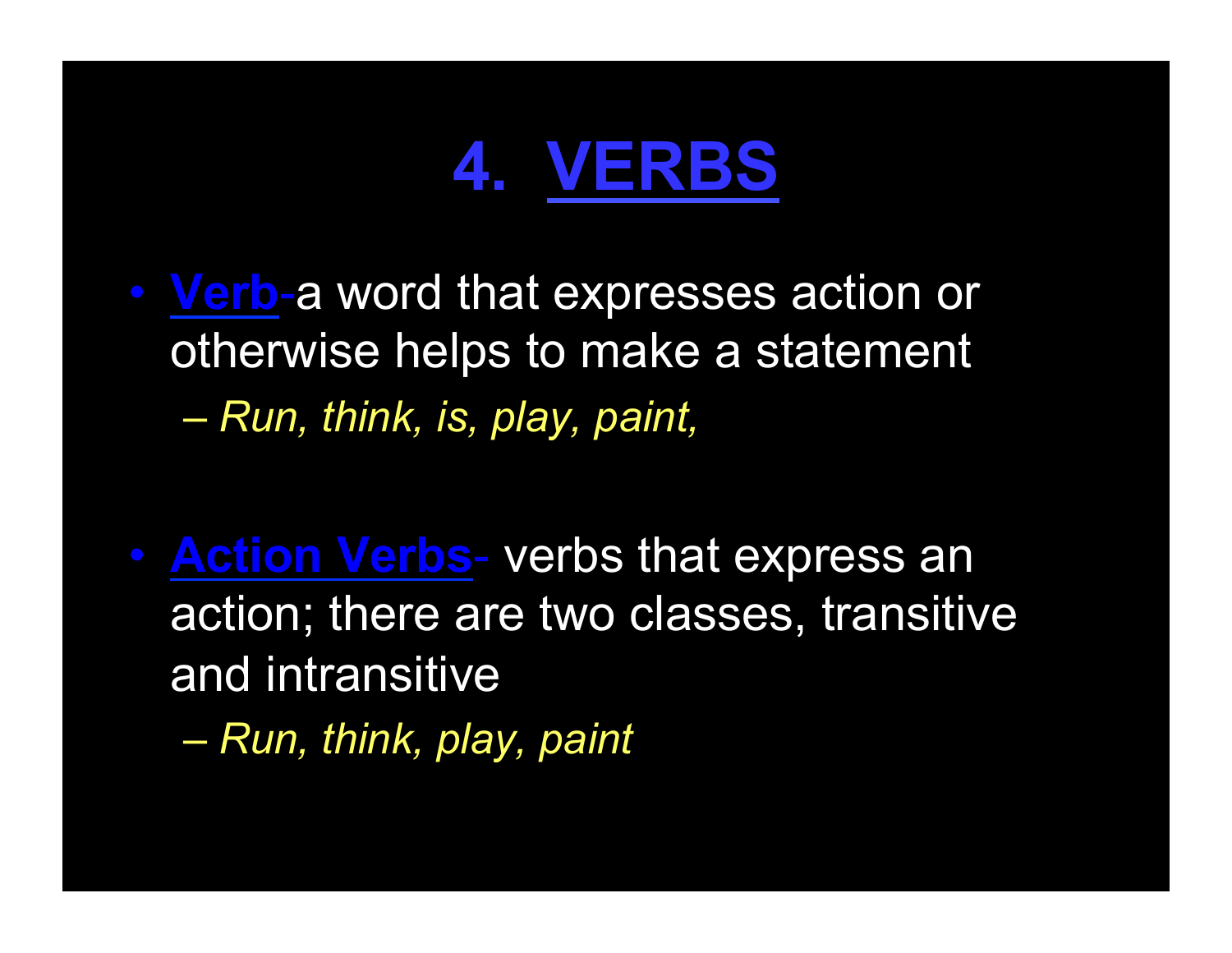- **Transitive** when the action the verb expresses is directed toward a person or thing named in the sentence
- *Ned sliced the cake. Tina mailed a package*.
- **Intransitive** when it expresses action without reference to an object
- *The children laughed. The train arrived on time.*
	- **A verb can be transitive in one sentence and intransitive in another:**
- The speaker **answered** questions. (Transitive)
- The speaker **answered** angrily. (Intransitive)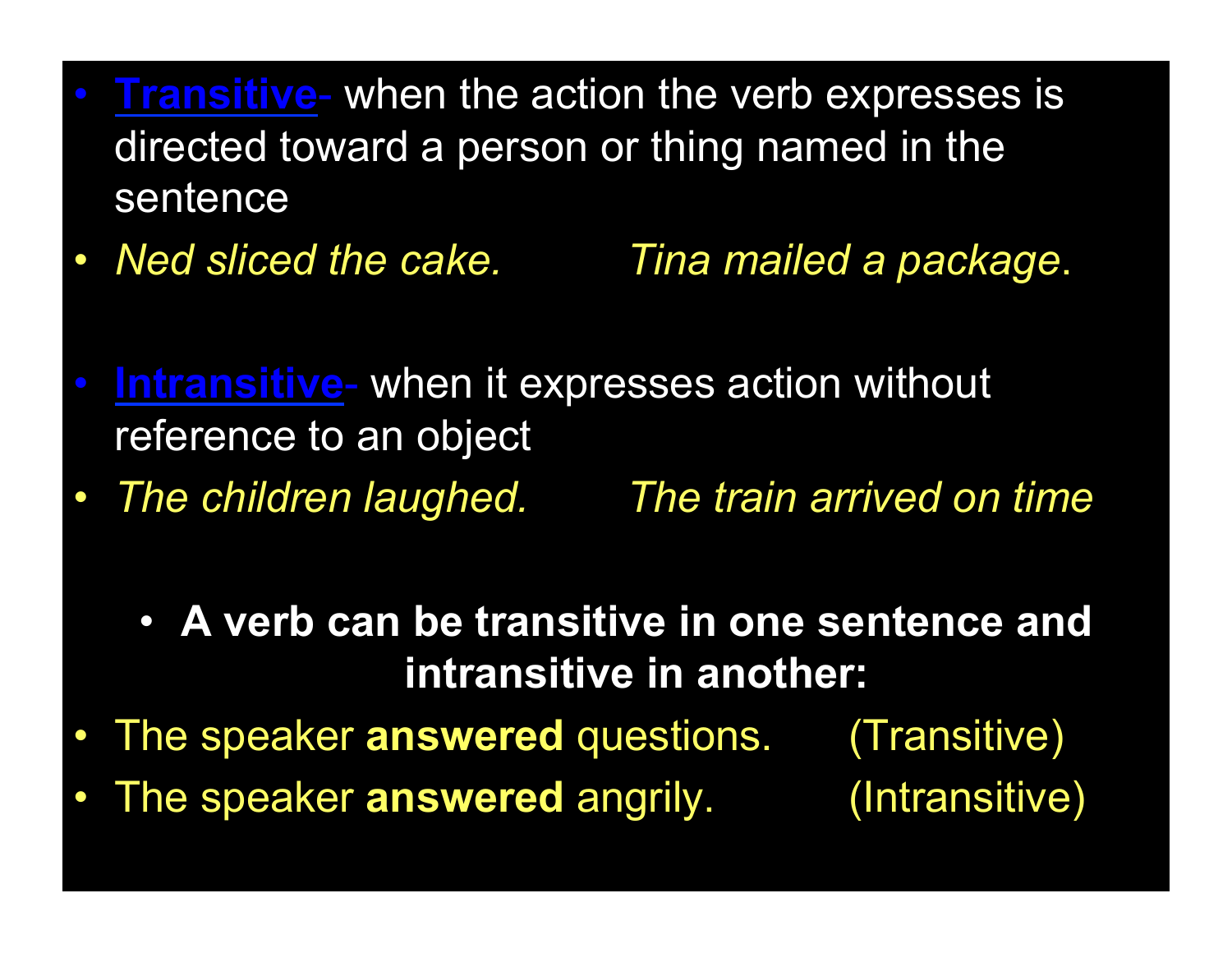#### **Linking Verbs**

**verbs that help to make a statement by serving as a link between two words** *Appear, was, is, am…*

The forms of the verb *be* are the most commonly used…

| Be             | <i>is</i>       | am        | was             | should have been |
|----------------|-----------------|-----------|-----------------|------------------|
| would be       | being           | are       | can be          | have been        |
| could be       | were            | has been  | will be         | would have been  |
| shall be       | had been        | should be | could have been |                  |
| will have been | shall have been |           |                 |                  |
|                |                 |           |                 |                  |

| Appear | become | feel         | grow        | <b>look</b> | <b>Remind</b> |
|--------|--------|--------------|-------------|-------------|---------------|
| Seem   | smell  | <b>Sound</b> | <b>Stay</b> | taste       | <b>turn</b>   |

#### *The above can also be used as action verbs:*

• The soup **tasted** good. (linking)

• The cook **tasted** the soup. (action)

- **She** is a **doctor**.
- The **meal** smells **good**.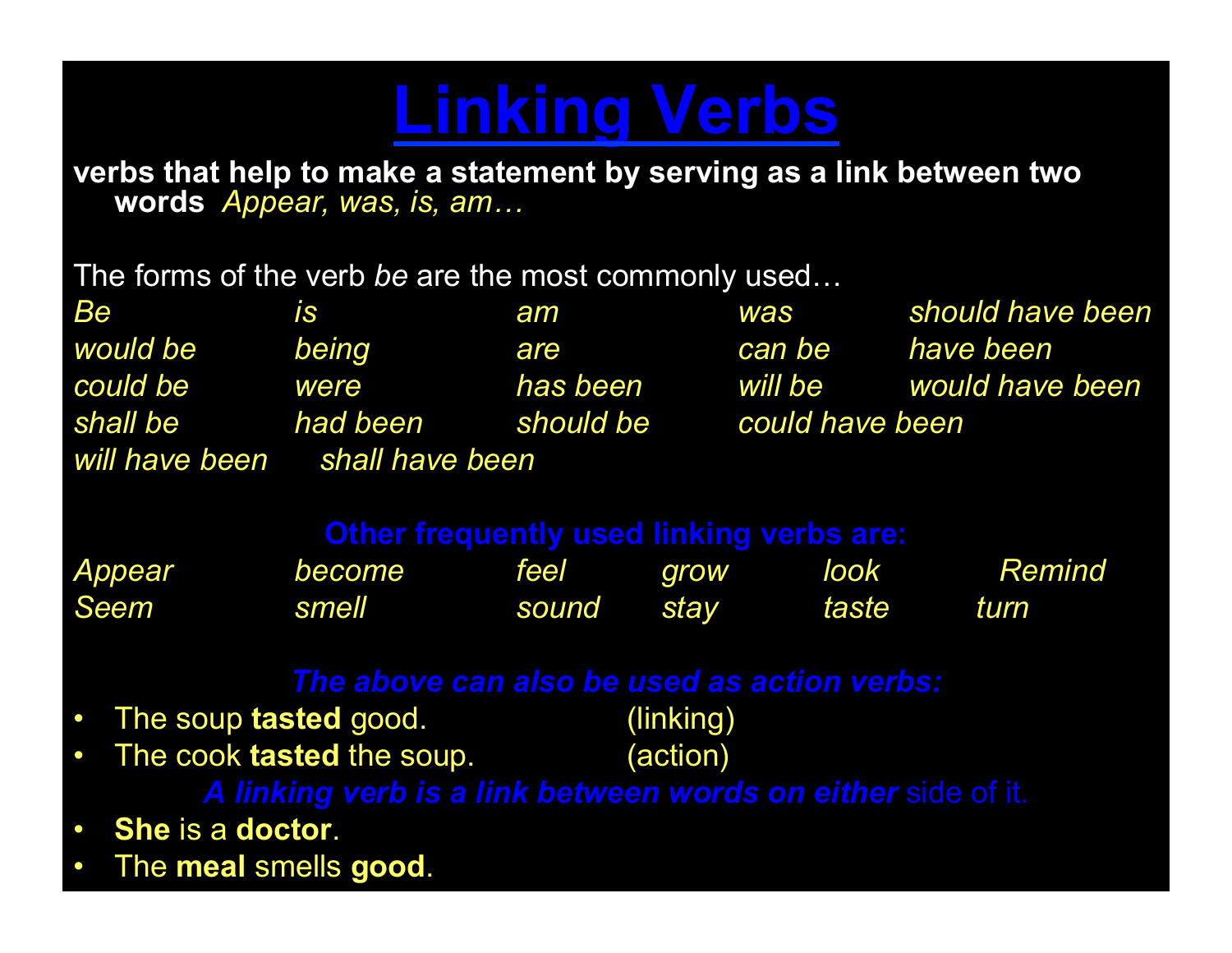**Verb Phrases**- a group of words that consists of a main verb preceded by one or more helping verbs.

**Helping (or Auxiliary) Verbs**- helps the main verb fit into the sentence

• **is** leaving **should** move **must have** thought

#### *Besides all forms of the verb be, helping verbs also include:*

| has   | had       | <b>Shall</b> | <u>Will</u>  | <b>Can</b>   |
|-------|-----------|--------------|--------------|--------------|
| may   | does      | should       | <b>WOUID</b> | <b>Could</b> |
| might | <b>do</b> | <b>did</b>   | must         |              |

*Verb phrases can be interrupted by other parts of speech:* 

- She **had** always **been** *thinking* of her future.
- Her book **may** not **have been** *stolen* after all.

#### *Verb phrases are often separated in questions:*

- **Can** her sister *help* us?
- **Did** you *see* the film?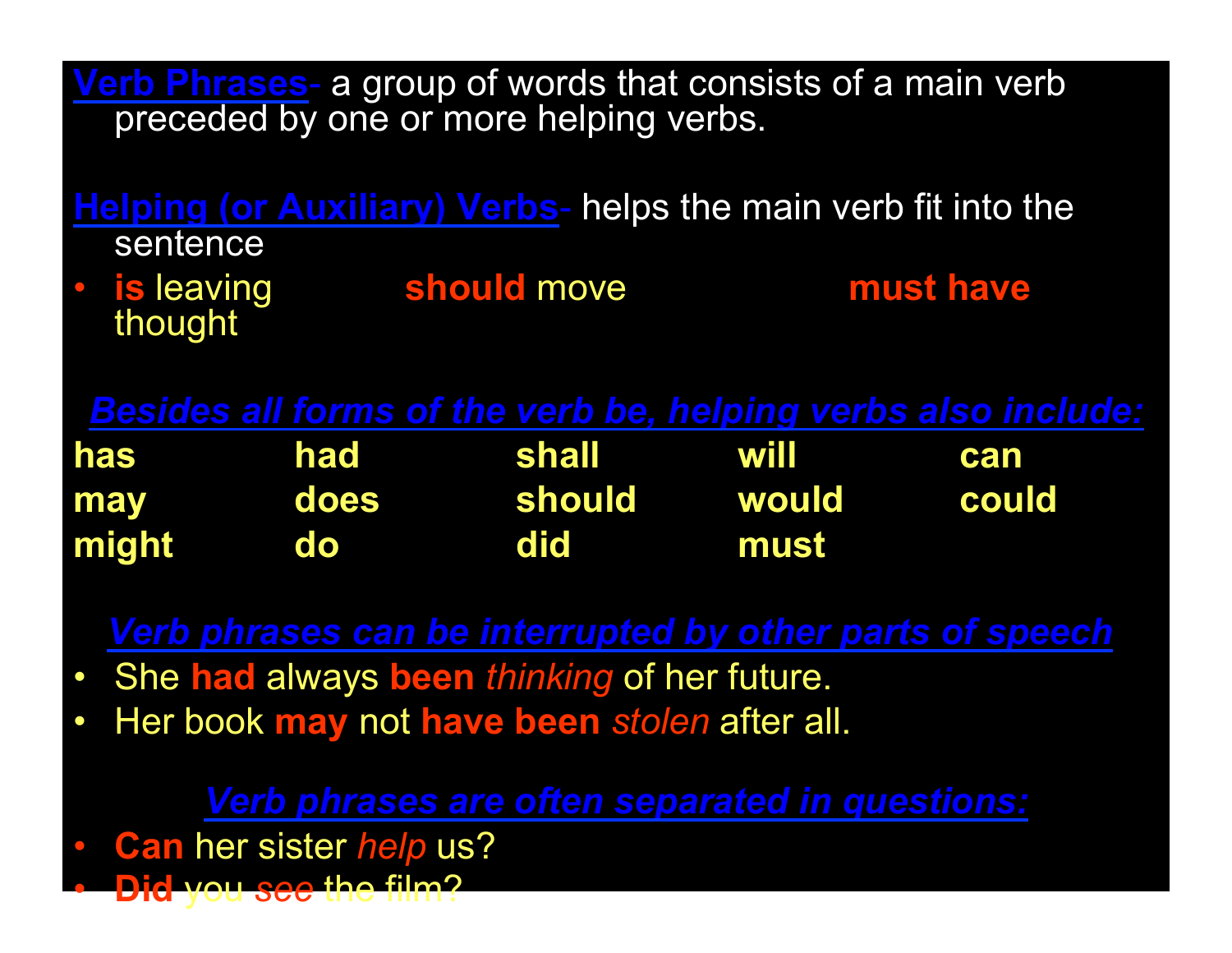### **5. Adverb**

• modifies a verb, adjective, or adverb. They often end in –ly.

#### **Adverbs Modifying Verbs**

Adverbs modify verbs by answering one of the following questions:

- 
- 
- 
- To what extent? *She barely moved.*

• Where? *I moved forward.* 

• When? *I moved immediately.* • How? *Did you go quietly?*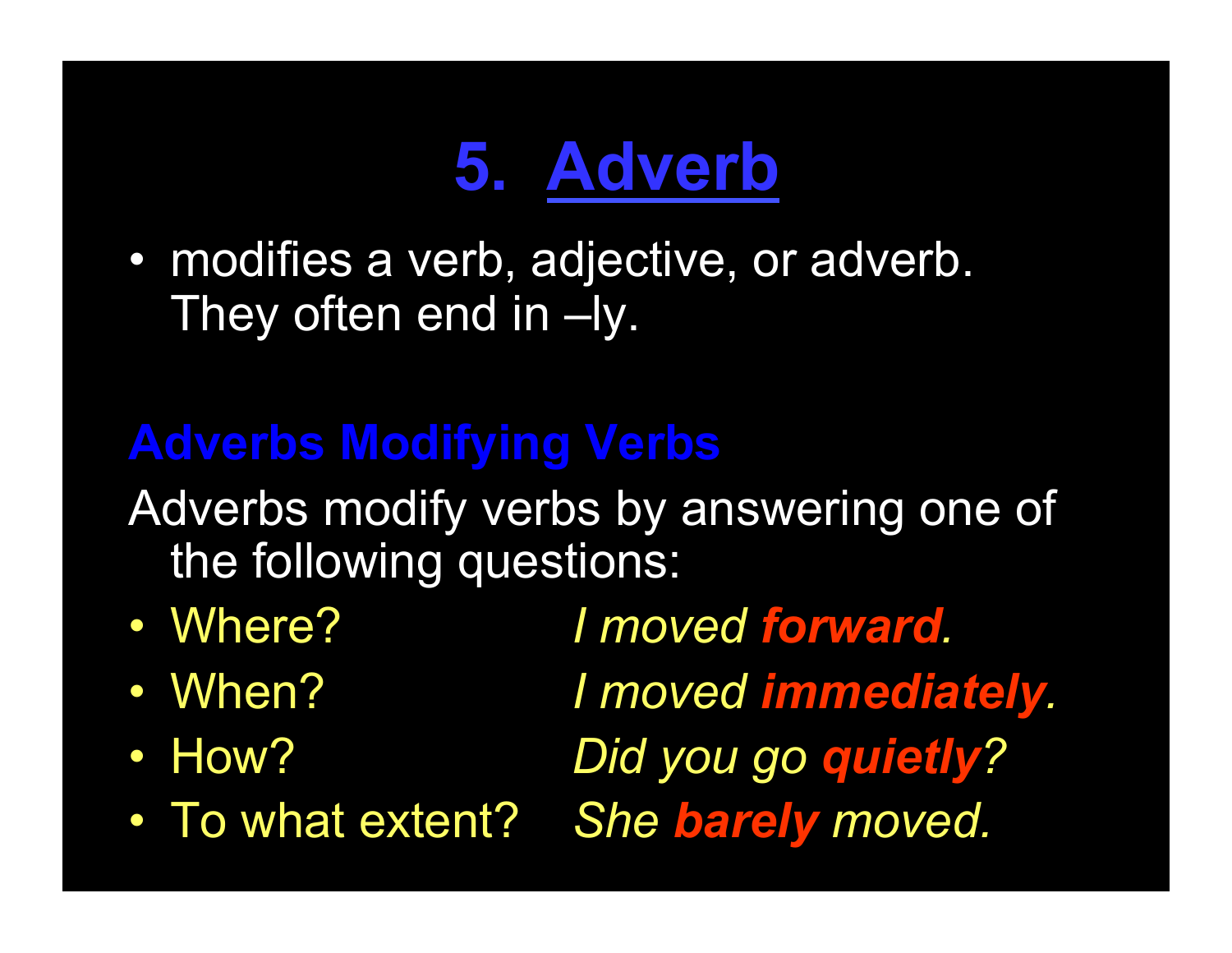The most frequently used adverbs are too and very. Others that are commonly used are:

extremely entirely unusually dangerously rather especially definitely completely surprisingly quite terribly dreadfully always never sometimes so actually oddly recently quietly barely unusually not forward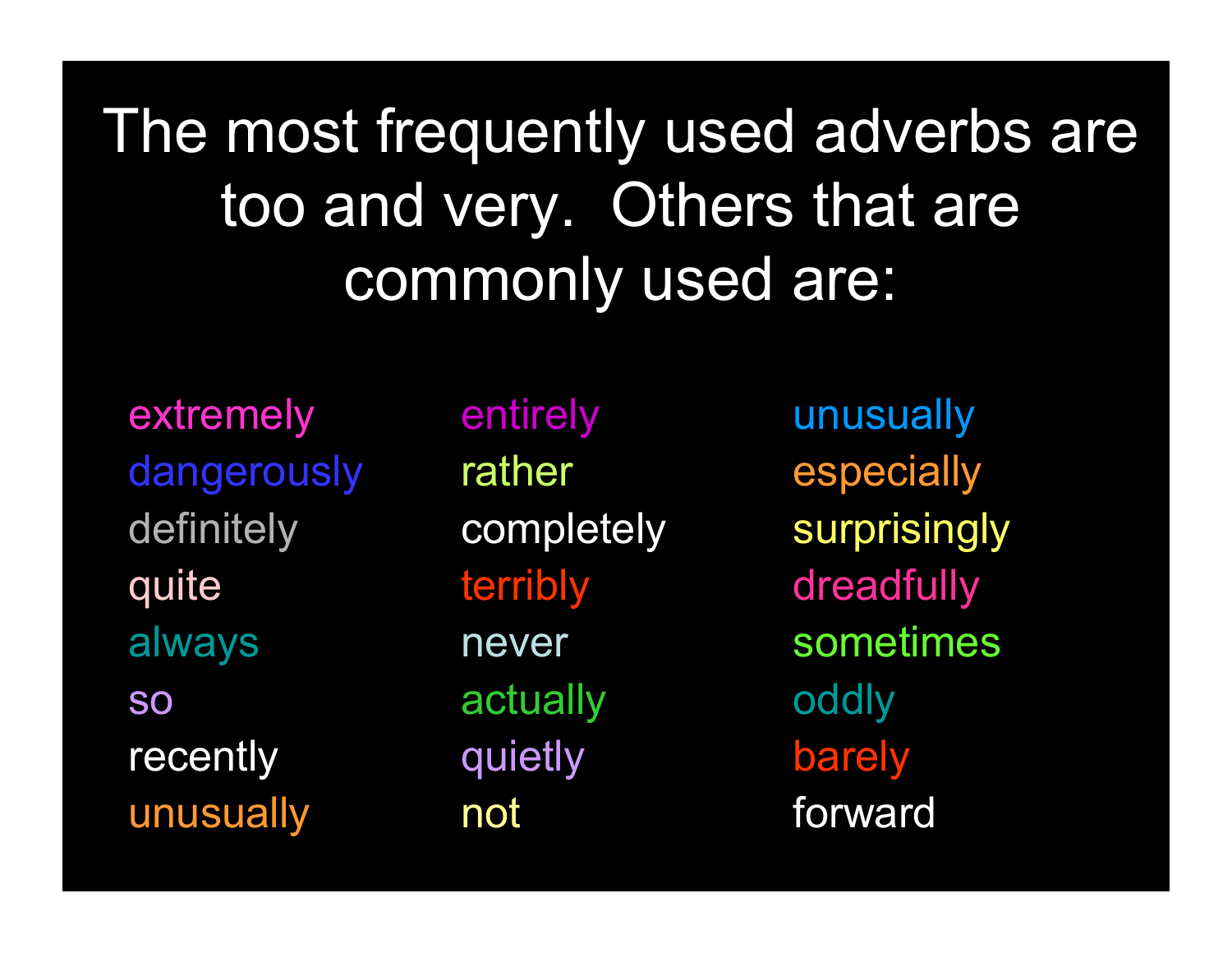#### **Adverbs Modifying Adjectives**

- Sometimes an adverb modifies an adjective
	- *Ruth is an unusually good goalie.*
	- *Our dog stayed strangely silent.*

#### *Adverbs Modifying Other Adverbs*

- *Sometimes an adverb modifies another adverb* 
	- *Roy is almost always hungry.*
	- *She saw it rather recently.*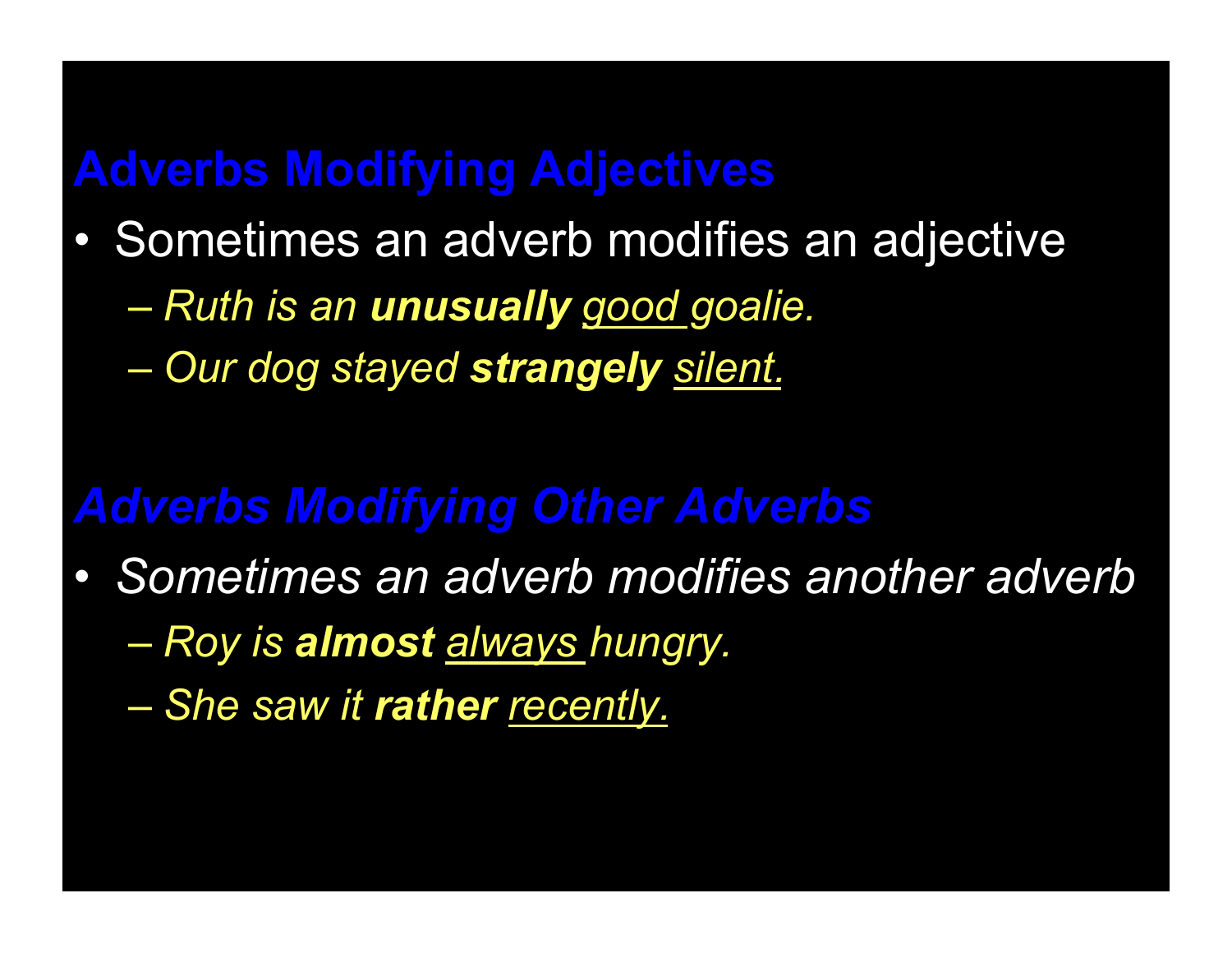### **6. PREPOSITIONS**

show the relationship of a noun or a pronoun to some other word in the sentence

- I walked **to** the house.
- I walked **around** the house.
- I walked **through** the house.

Hint: "anywhere a mouse can go"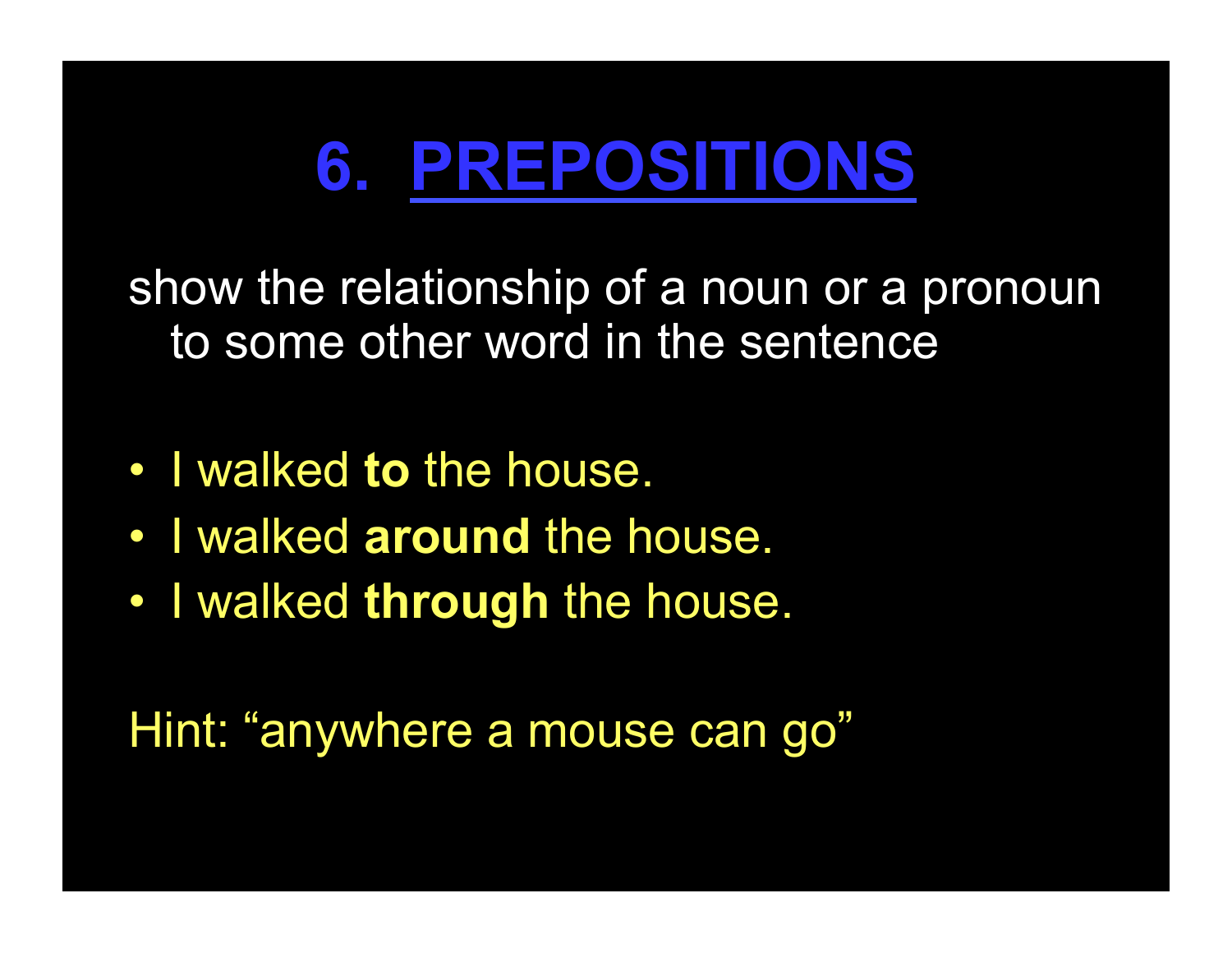| <b>Aboard</b>               | about          | above            | across  | after |
|-----------------------------|----------------|------------------|---------|-------|
| against                     | <b>Along</b>   | among            | around  | at    |
| before                      | behind         | below            | beneath | on    |
| beside                      | <b>besides</b> | between          | beyond  | down  |
| concerning during           |                | except           | for     | from  |
| in                          | inside         | into             | like    | near  |
| <b>of</b>                   | <b>off</b>     | out              | over    | past  |
| since                       | through        | throughout till  |         | up    |
| toward                      | under          | underneath until |         | upon  |
| with                        | within         | without          |         |       |
| <b>But (meaning except)</b> |                | by               |         |       |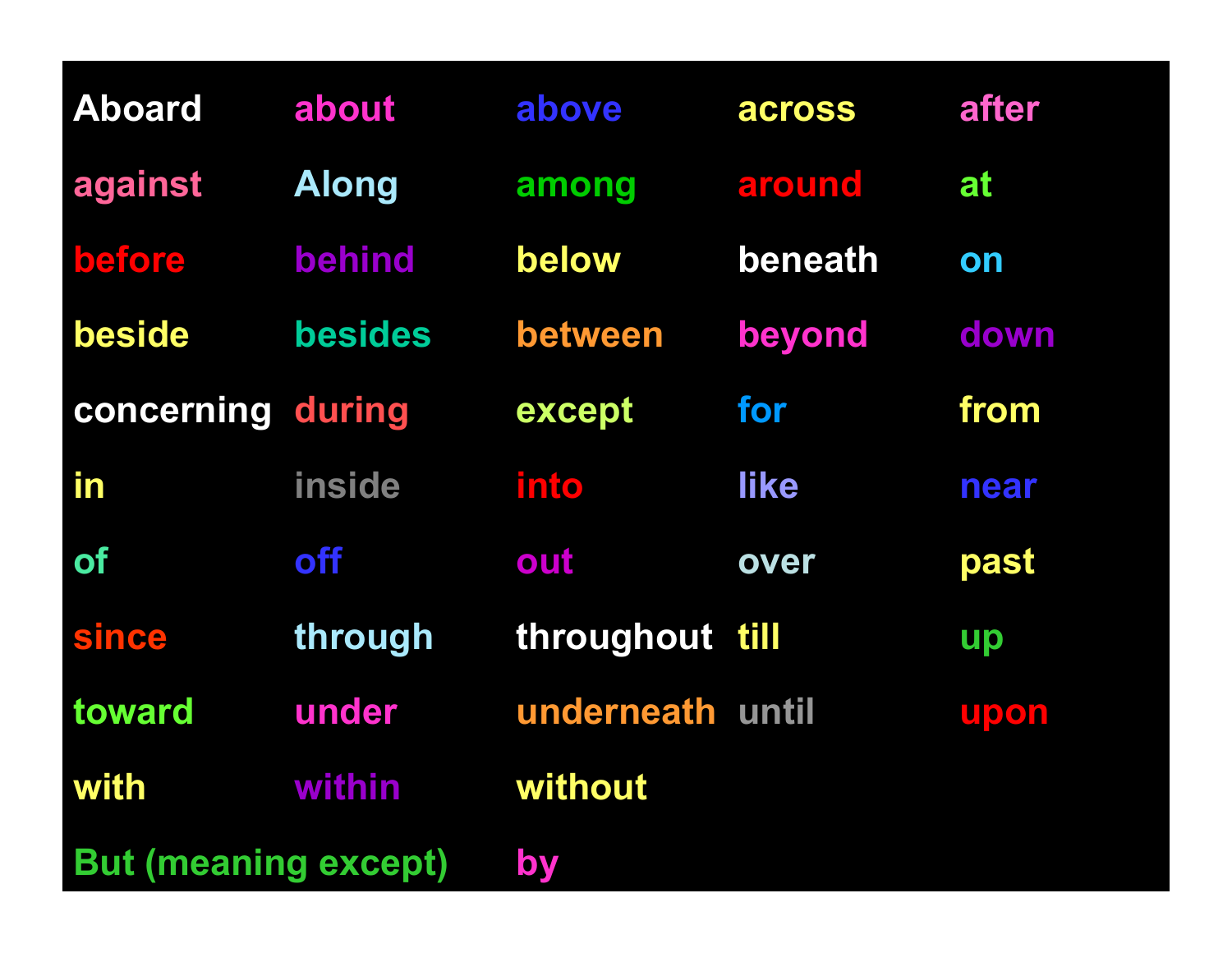- Many of the words can also be adverbs. To differentiate, ask yourself whether the word relates a following noun or pronoun to a word that precedes.
	- *Look around.* (adverb)
	- *Look around the corner.* (preposition)

- There are also *compound prepositions*, which have more than one word:
	- according to as of aside from
	-
	-
	-
	-

– in front of in place of in spite of – out of owing to prior to

– because of by means of in addition to – instead of next to on account of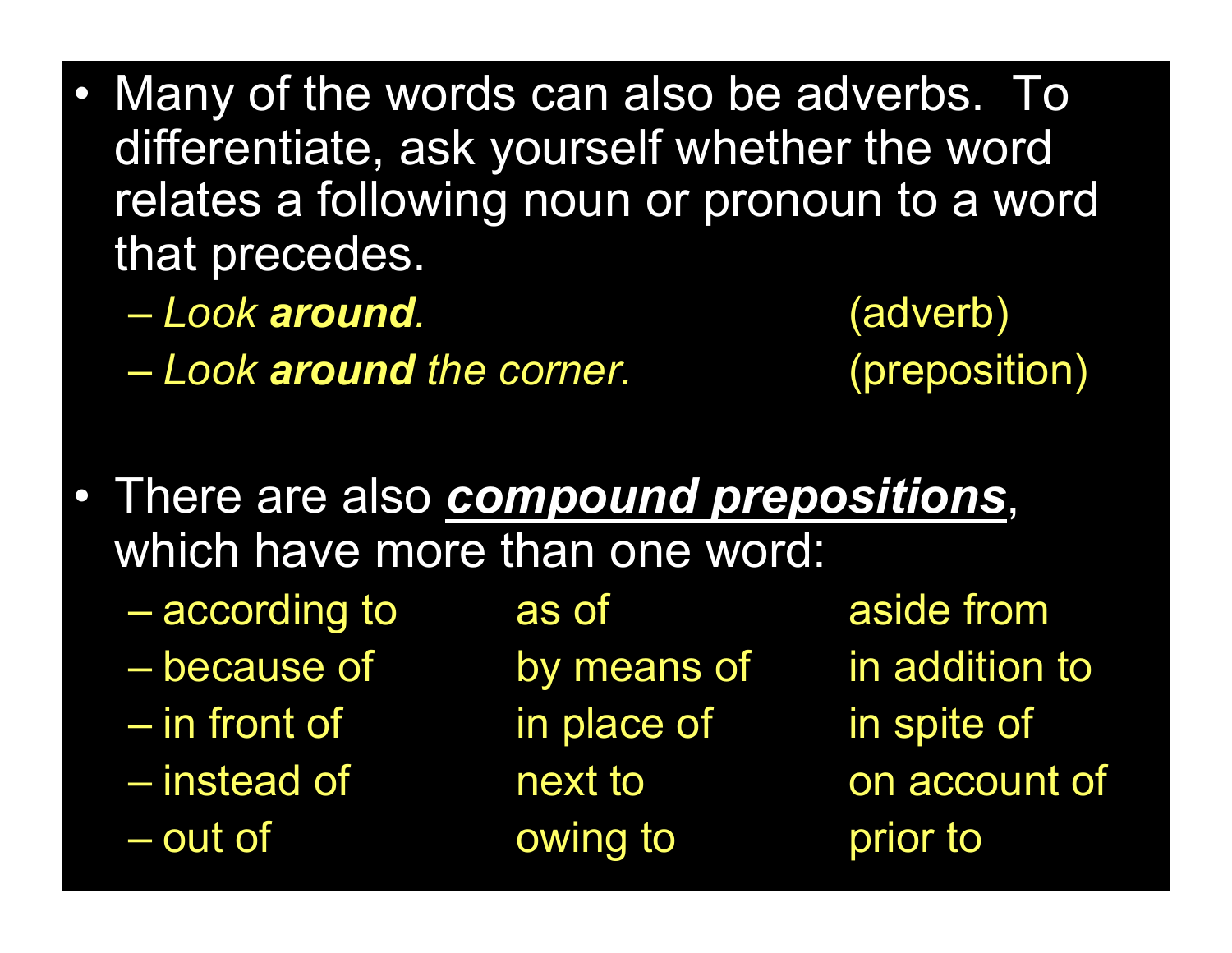### **7. CONJUNCTIONS**

• joins words or groups of words

There are three kinds of conjunctions: coordinating, subordinating, and correlative.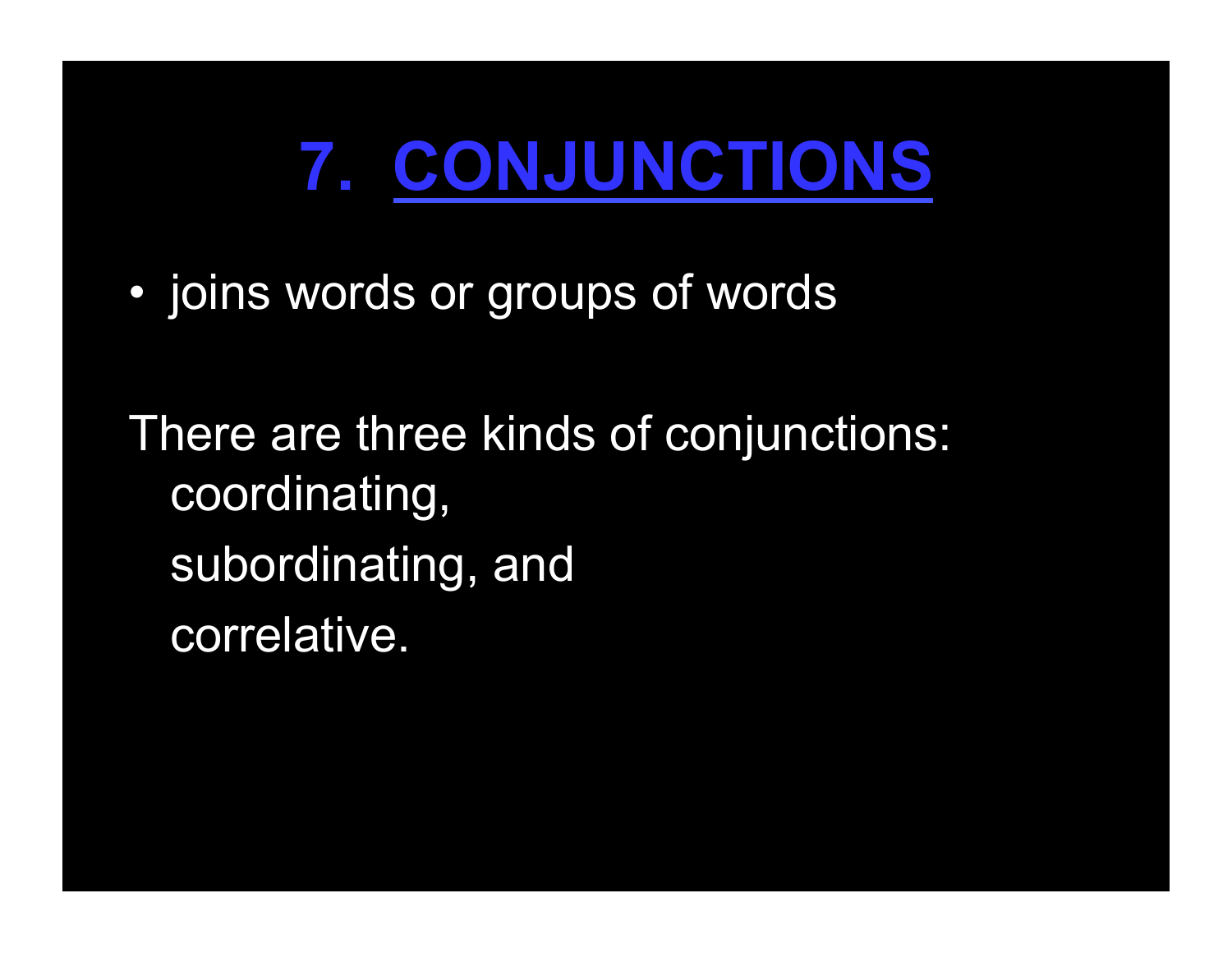- **Coordinating Conjunctions-join single words or** groups of words of the same kind
	- **F**or
	- **A**nd *Baseball and tennis*
	- **N**or
	- **B**ut

– **S**o

– **O**r *At home or in the library* – **Y**et

- **Correlative Conjunctions**-connect items of the same kind, and are **always used in pairs** 
	- Both…and not only…but also either…or
		-
- neither…nor whether…or
	- *Both Jim and Ken are athletes.*
	- *Either make the bed, or wash the dishes.*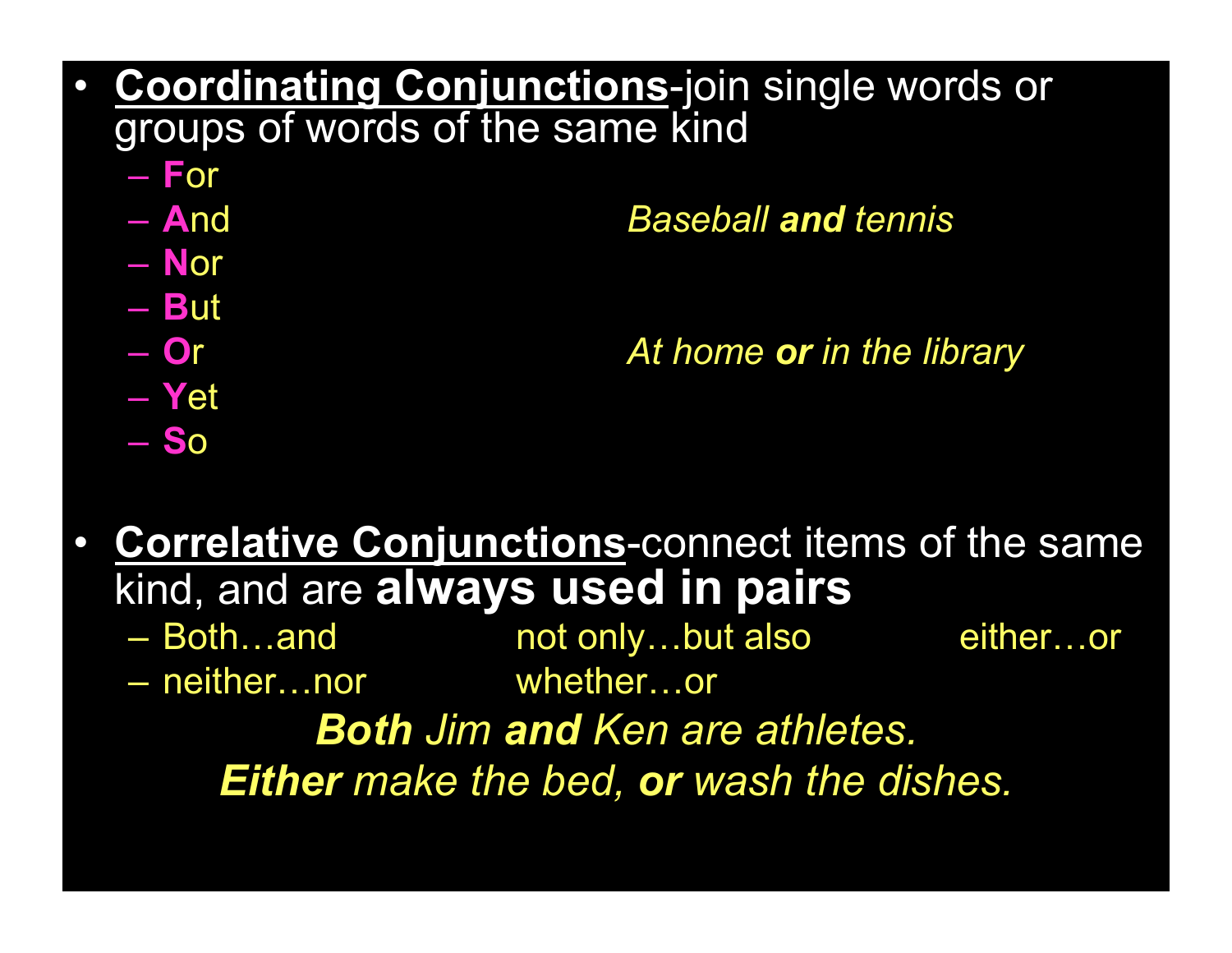#### **8. INTERJECTIONS**

- an exclamatory word that expresses emotion. It has no grammatical relation to the rest of the sentence. They often end in an exclamation point.
- *Wow! It worked Well, forget it. Terrific! We won!*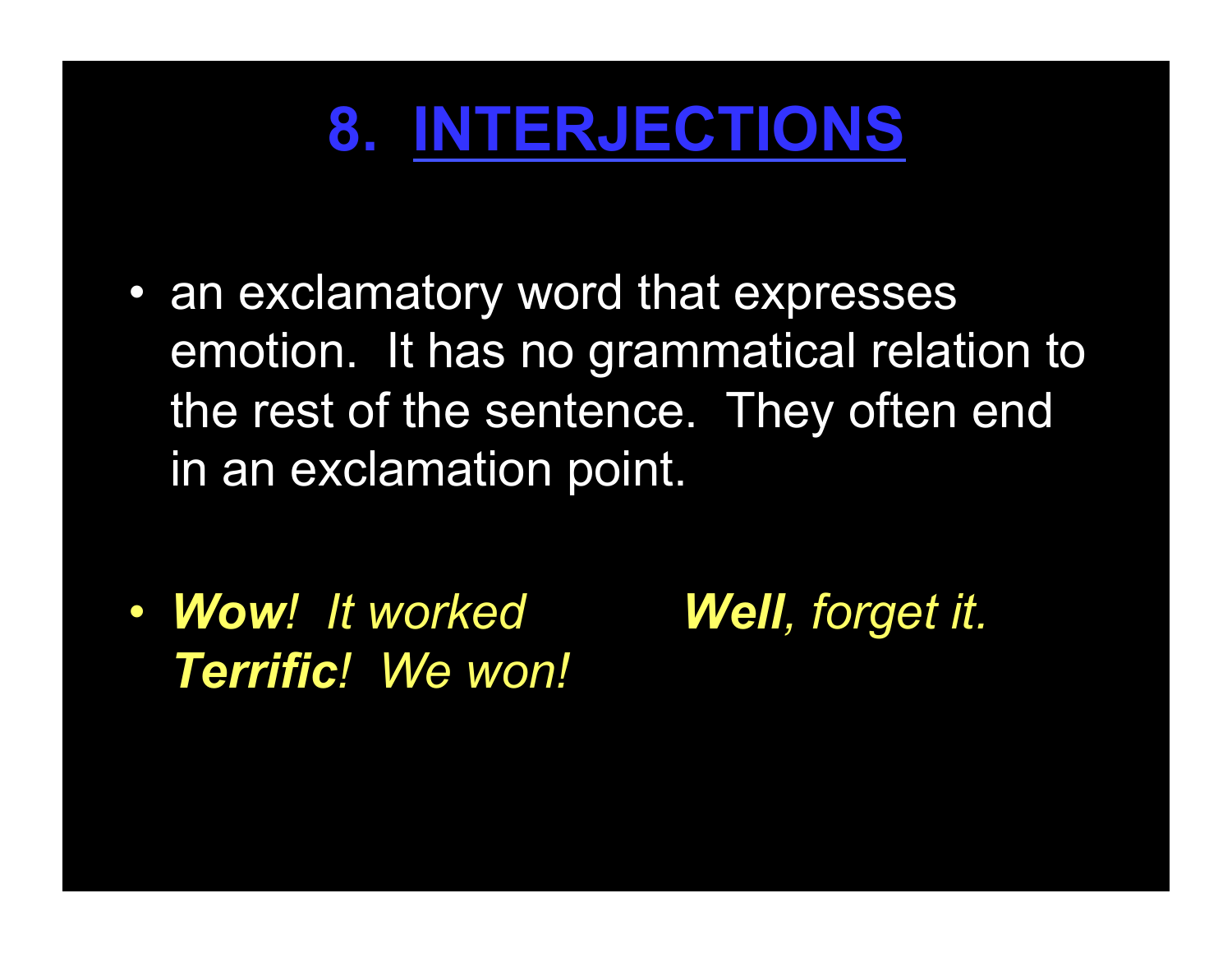| Some common interjections   |                 |             |              |         |  |
|-----------------------------|-----------------|-------------|--------------|---------|--|
| <b>Wow!</b><br><b>Ouch!</b> | Oh,             |             |              |         |  |
| <b>Whew!</b>                | Well,           |             | <b>Ahem!</b> |         |  |
| Um, Ah,                     |                 | Uh,         |              |         |  |
| Alas,                       | <b>Oh dear!</b> |             |              | Eh?     |  |
|                             | err             | Hey!        | Hi!          |         |  |
| Hmm Oh,                     |                 |             |              | Uh-huh. |  |
| <b>Golly!</b>               | Gee!            | <b>Aha!</b> |              |         |  |
| Darn!                       | Goodness!       |             | Hey,         |         |  |
| <b>Hurray!</b>              |                 | Tsk.        |              |         |  |
| Eek!                        | Drat!           |             |              |         |  |